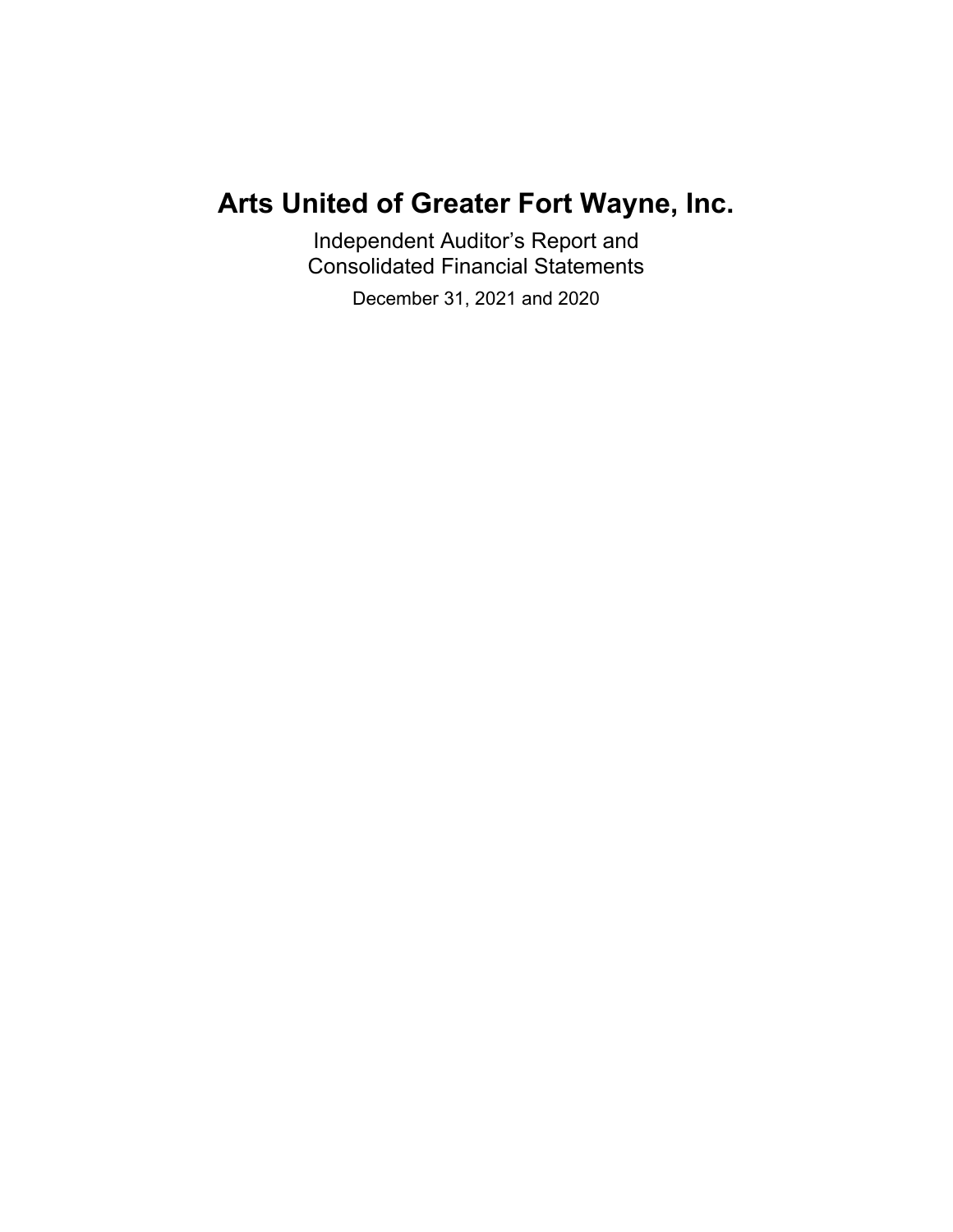December 31, 2021 and 2020

## **Contents**

| <b>Consolidated Financial Statements</b> |  |
|------------------------------------------|--|
|                                          |  |
|                                          |  |
|                                          |  |
|                                          |  |
|                                          |  |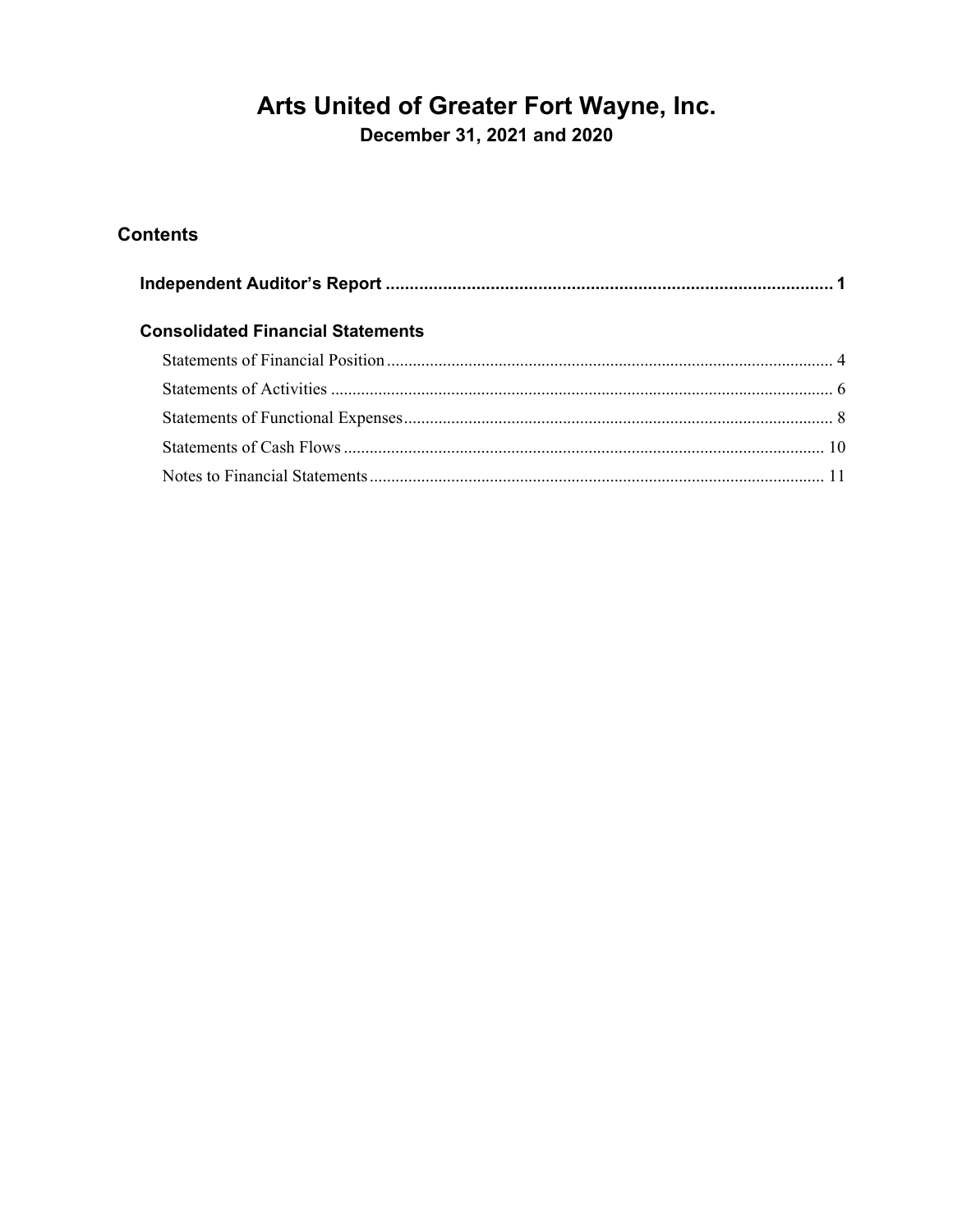

## **Independent Auditor's Report**

Board of Directors Arts United of Greater Fort Wayne, Inc. Fort Wayne, Indiana

#### *Opinion*

We have audited the consolidated financial statements of Arts United of Greater Fort Wayne, Inc., which comprise the consolidated statements of financial position as of December 31, 2021 and 2020, and the related consolidated statements of activities, functional expenses and cash flow for the years then ended, and the related notes to the consolidated financial statements.

In our opinion, the accompanying consolidated financial statements present fairly, in all material respects, the consolidated financial position of Arts United of Greater Fort Wayne, Inc. as of December 31, 2021 and 2020, and the changes in its net assets and its cash flows for the years then ended in accordance with accounting principles generally accepted in the United States of America.

#### *Basis for Opinion*

We conducted our audits in accordance with auditing standards generally accepted in the United States of America (GAAS). Our responsibilities under those standards are further described in the *Auditor's Responsibilities for the Audit of the Consolidated Financial Statements* section of our report. We are required to be independent of Arts United of Greater Fort Wayne, Inc. and to meet our other ethical responsibilities, in accordance with the relevant ethical requirements relating to our audits. We believe that the audit evidence we have obtained is sufficient and appropriate to provide a basis for our audit opinion.

#### *Responsibilities of Management for the Consolidated Financial Statements*

Management is responsible for the preparation and fair presentation of the consolidated financial statements in accordance with accounting principles generally accepted in the United States of America, and for the design, implementation and maintenance of internal control relevant to the preparation and fair presentation of financial statements that are free from material misstatement, whether due to fraud or error.

In preparing the consolidated financial statements, management is required to evaluate whether there are conditions or events, considered in the aggregate, that raise substantial doubt about Arts United of Greater Fort Wayne, Inc.'s ability to continue as a going concern within one year after the date that these consolidated financial statements are available to be issued.

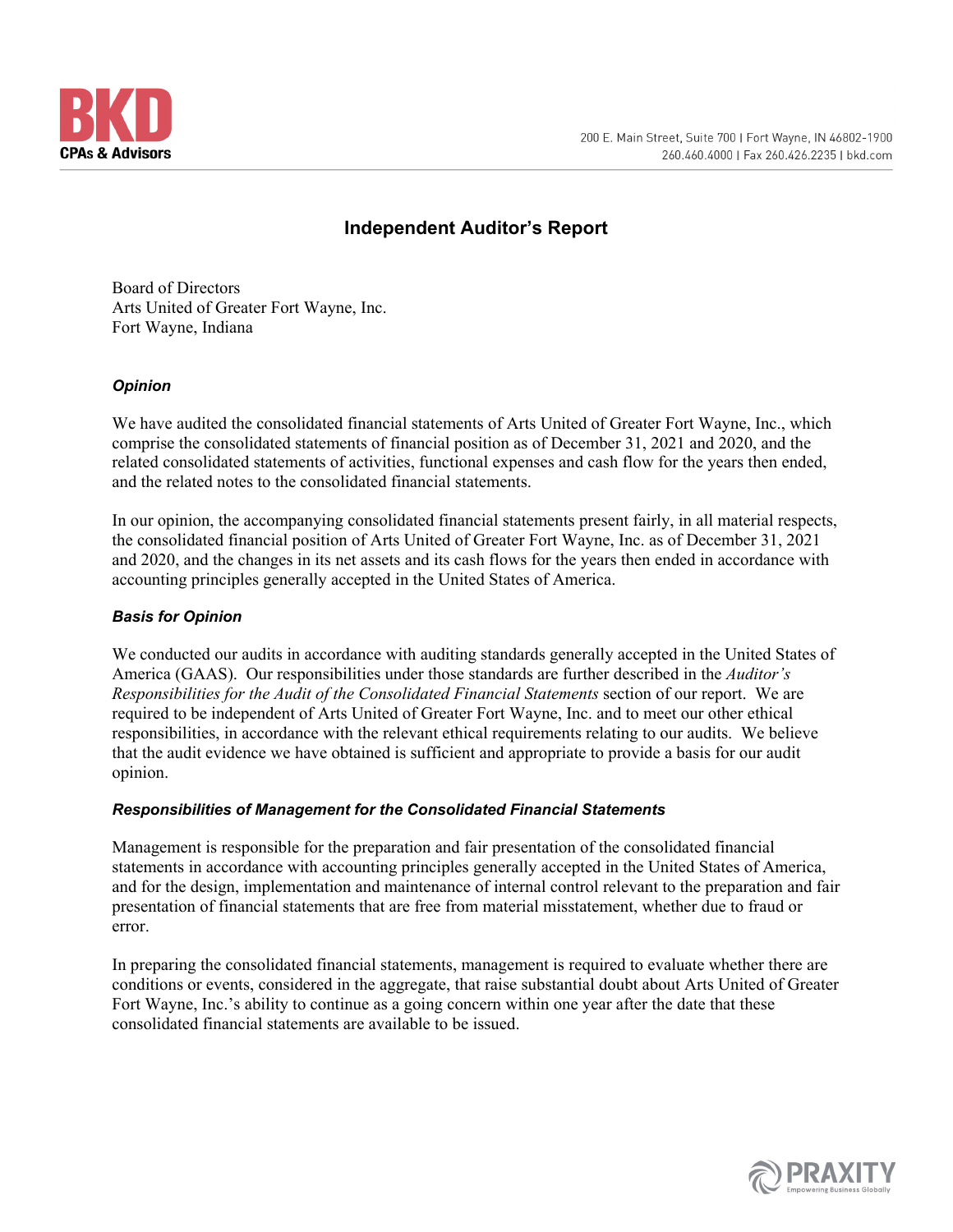#### *Auditor's Responsibilities for the Audit of the Consolidated Financial Statements*

Our objectives are to obtain reasonable assurance about whether the consolidated financial statements as a whole are free from material misstatement, whether due to fraud or error, and to issue an auditor's report that includes our opinion. Reasonable assurance is a high level of assurance but is not absolute assurance and therefore is not a guarantee that an audit conducted in accordance with GAAS will always detect a material misstatement when it exists. The risk of not detecting a material misstatement resulting from fraud is higher than for one resulting from error, as fraud may involve collusion, forgery, intentional omissions, misrepresentations, or the override of internal control. Misstatements are considered material if there is a substantial likelihood that, individually or in the aggregate, they would influence the judgment made by a reasonable user based on the consolidated financial statements.

In performing an audit in accordance with GAAS, we:

- Exercise professional judgment and maintain professional skepticism throughout the audit.
- Identify and assess the risks of material misstatement of the consolidated financial statements, whether due to fraud or error, and design and perform audit procedures responsive to those risks. Such procedures include examining, on a test basis, evidence regarding the amounts and disclosures in the consolidated financial statements.
- Obtain an understanding of internal control relevant to the audit in order to design audit procedures that are appropriate in the circumstances, but not for the purpose of expressing an opinion on the effectiveness of Arts United of Greater Fort Wayne, Inc.'s internal control. Accordingly, no such opinion is expressed.
- Evaluate the appropriateness of accounting policies used and the reasonableness of significant accounting estimates made by management, as well as evaluate the overall presentation of the consolidated financial statements.
- Conclude whether, in our judgment, there are conditions or events, considered in the aggregate, that raise substantial doubt about Arts United of Greater Fort Wayne, Inc.'s ability to continue as a going concern for a reasonable period of time.

#### **Consolidating Information**

Our audits were performed for the purpose of forming an opinion on the consolidated financial statements as a whole. The accompanying consolidating information is presented for purposes of additional analysis rather than to present the financial position, results of operations, and cash flows of the individual companies and is not a required part of the consolidated financial statements. Such information is the responsibility of management and was derived from and relates directly to the underlying accounting and other records used to prepare the consolidated financial statements. The information has been subjected to the auditing procedures applied in the audits of the consolidated financial statements and certain additional procedures, including comparing and reconciling such information directly to the underlying accounting and other records used to prepare the consolidated financial statements or to the financial statements themselves, and other additional procedures in accordance with GAAS. In our opinion, the information is fairly stated in all material respects in relation to the consolidated financial statements as a whole.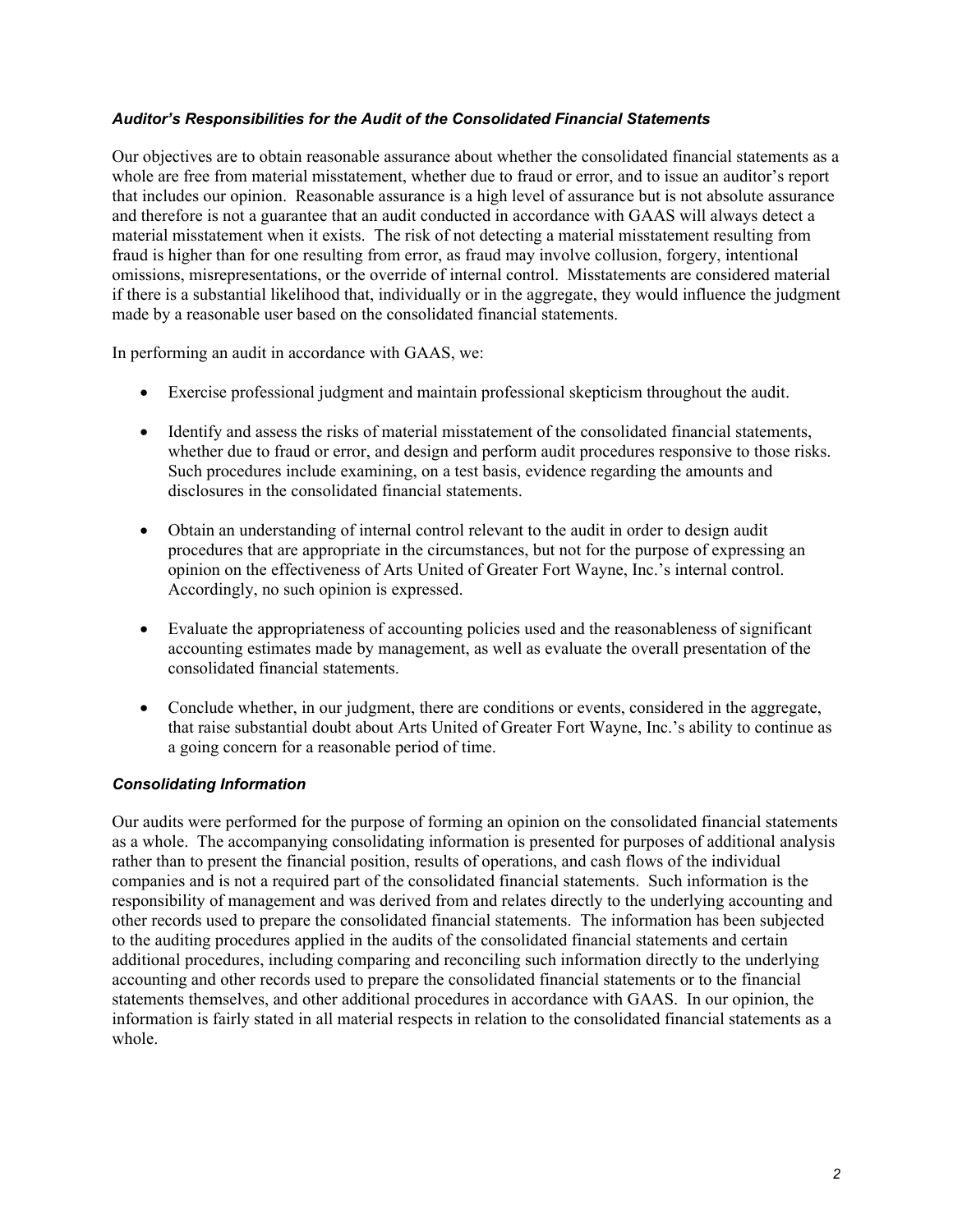We are required to communicate with those charged with governance regarding, among other matters, the planned scope and timing of the audit, significant audit findings and certain internal control-related matters that we identified during the audit.

BKD,LLP

Fort Wayne, Indiana May 20, 2022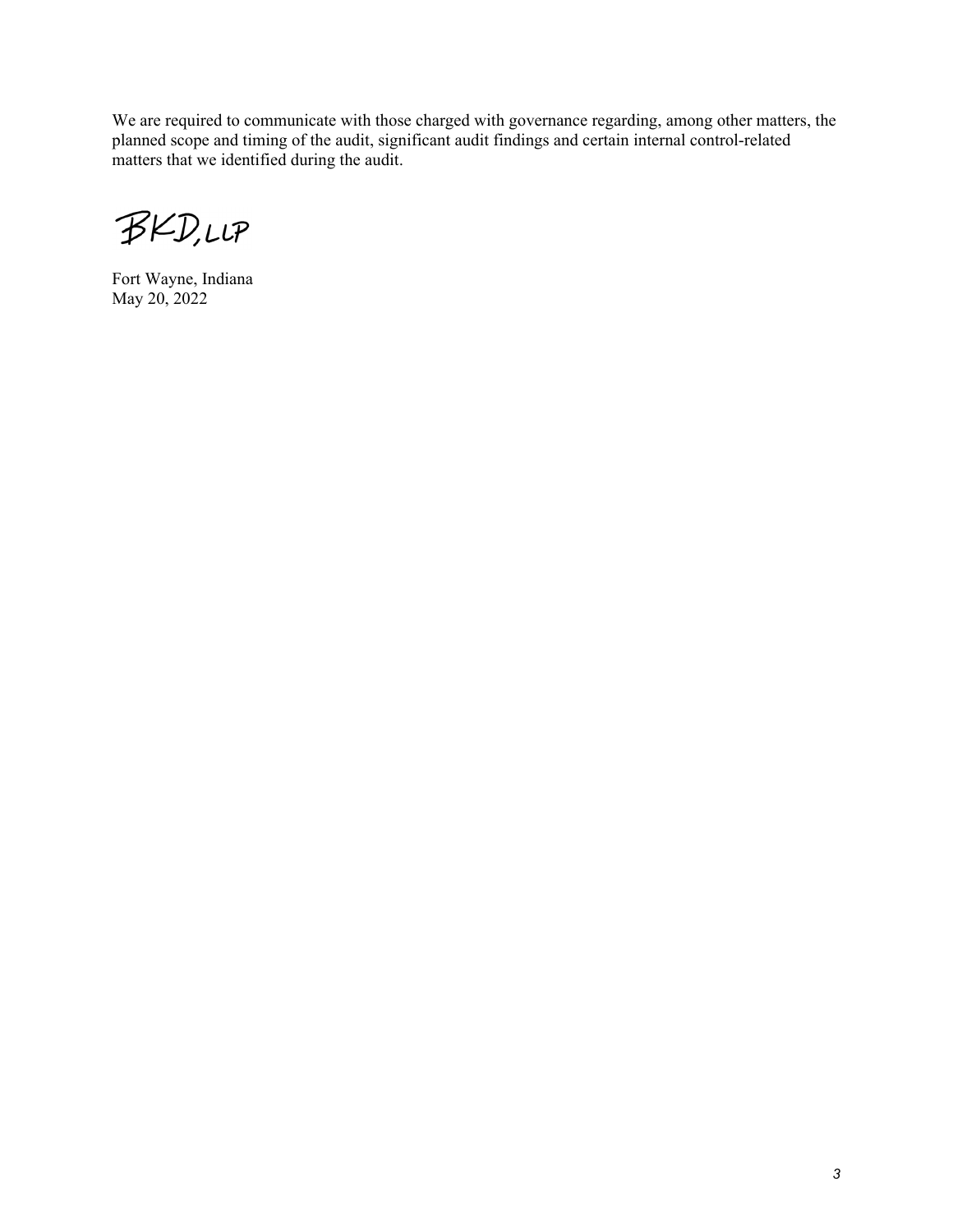## **Consolidated Statement of Financial Position December 31, 2021**

|                                                                | 2021               |                           |          |    |                                     |  |  |
|----------------------------------------------------------------|--------------------|---------------------------|----------|----|-------------------------------------|--|--|
|                                                                | <b>Arts United</b> |                           | CAP, LLC |    | <b>Consolidated</b><br><b>Total</b> |  |  |
| <b>Assets</b>                                                  |                    |                           |          |    |                                     |  |  |
| Cash and cash equivalents                                      | \$<br>2,098,679    | \$                        | 36,389   | \$ | 2,135,068                           |  |  |
| Contributions receivable                                       | 3,614,471          |                           | 18,413   |    | 3,632,884                           |  |  |
| Accounts receivable                                            | 78,973             |                           |          |    | 78,973                              |  |  |
| Grants and prepaid expenses                                    | 41,762             |                           |          |    | 41,762                              |  |  |
| Investments                                                    | 11,478,457         |                           |          |    | 11,478,457                          |  |  |
| Property and equipment                                         | 5,722,178          |                           |          |    | 5,722,178                           |  |  |
| Beneficial interest in perpetual trusts                        | 919,617            |                           |          |    | 919,617                             |  |  |
| Total assets                                                   | 23,954,137<br>-SS  | $\boldsymbol{\mathsf{S}}$ | 54,802   | S  | 24,008,939                          |  |  |
| <b>Liabilities</b>                                             |                    |                           |          |    |                                     |  |  |
| Accounts payable and accrued expenses                          | \$<br>103,664      | \$                        |          | S  | 103,664                             |  |  |
| Funds held for others                                          | 16,586             |                           |          |    | 16,586                              |  |  |
| Deferred revenue                                               | 17,522             |                           |          |    | 17,522                              |  |  |
| <b>Total</b> liabilities                                       | 137,772            |                           |          |    | 137,772                             |  |  |
| <b>Net Assets</b>                                              |                    |                           |          |    |                                     |  |  |
| Without donor restrictions<br>Available for current operations |                    |                           |          |    |                                     |  |  |
| and property and equipment                                     | 7,559,585          |                           | 54,802   |    | 7,614,387                           |  |  |
| Board-designated                                               | 424,808            |                           |          |    | 424,808                             |  |  |
| Total without donor restrictions                               | 7,984,393          |                           | 54,802   |    | 8,039,195                           |  |  |
| With donor restrictions                                        | 15,831,972         |                           |          |    | 15,831,972                          |  |  |
| Total net assets                                               | 23,816,365         |                           | 54,802   |    | 23,871,167                          |  |  |
| Total liabilities and net assets                               | 23,954,137<br>S    | \$                        | 54,802   | \$ | 24,008,939                          |  |  |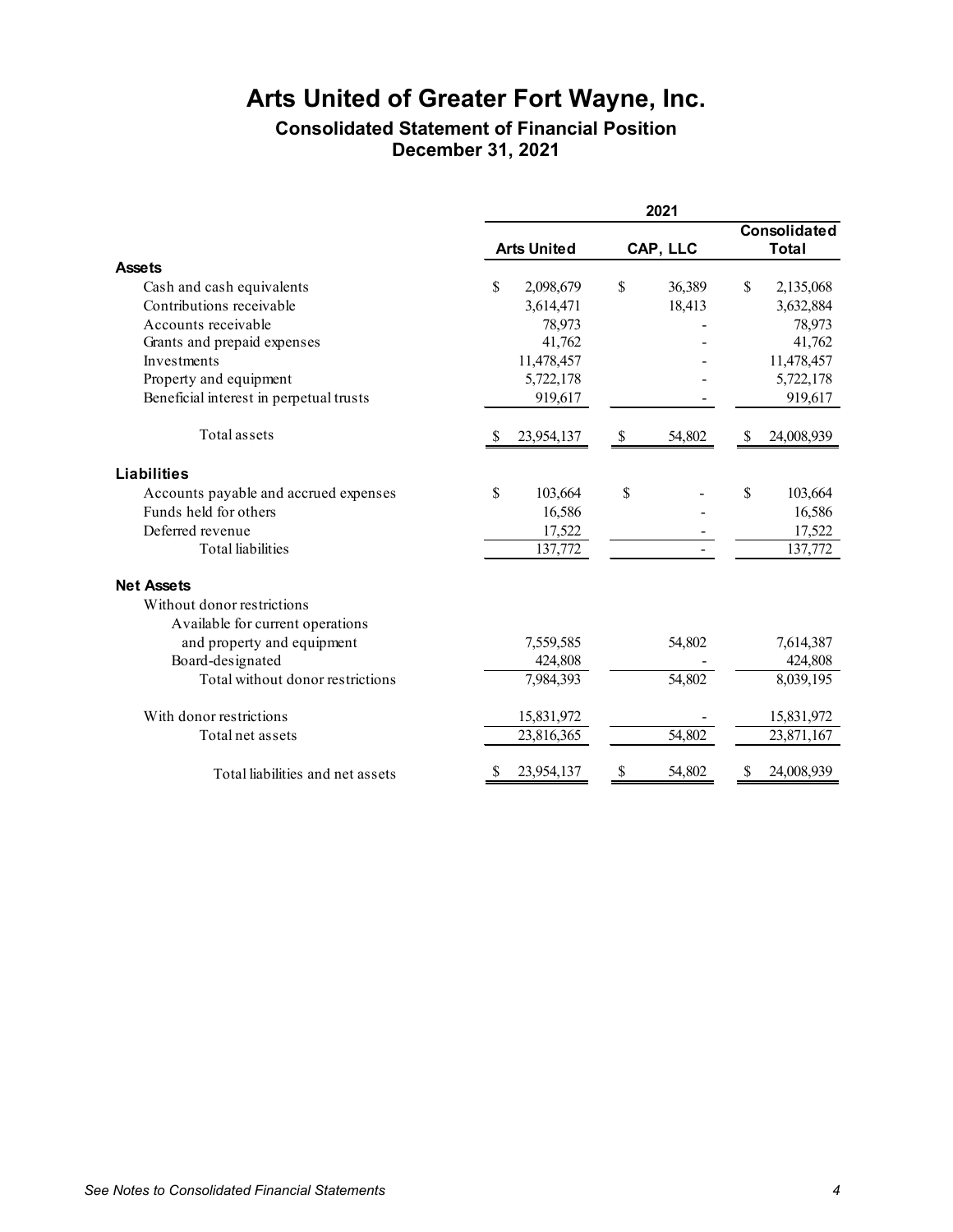## **Consolidated Statement of Financial Position December 31, 2020**

|                                         |                    |                           | 2020     |    |                     |
|-----------------------------------------|--------------------|---------------------------|----------|----|---------------------|
|                                         |                    |                           |          |    | <b>Consolidated</b> |
|                                         | <b>Arts United</b> |                           | CAP, LLC |    | <b>Total</b>        |
| <b>Assets</b>                           |                    |                           |          |    |                     |
| Cash and cash equivalents               | \$<br>2,078,236    | \$                        | 16,654   | \$ | 2,094,890           |
| Contributions receivable                | 3,966,418          |                           | 52,575   |    | 4,018,993           |
| Accounts receivable                     | 121,570            |                           |          |    | 121,570             |
| Grants and prepaid expenses             | 45,629             |                           |          |    | 45,629              |
| Investments                             | 8,416,465          |                           |          |    | 8,416,465           |
| Property and equipment                  | 5,956,029          |                           |          |    | 5,956,029           |
| Beneficial interest in perpetual trusts | 880,725            |                           |          |    | 880,725             |
| Total assets                            | 21,465,072<br>-S   | $\boldsymbol{\mathsf{S}}$ | 69,229   | \$ | 21,534,301          |
| <b>Liabilities</b>                      |                    |                           |          |    |                     |
| Accounts payable and accrued expenses   | \$<br>118,137      | \$                        |          | \$ | 118,137             |
| Funds held for others                   | 15,810             |                           |          |    | 15,810              |
| Deferred revenue                        | 321,326            |                           |          |    | 321,326             |
| <b>Total</b> liabilities                | 455,273            |                           |          |    | 455,273             |
| <b>Net Assets</b>                       |                    |                           |          |    |                     |
| Without donor restrictions              |                    |                           |          |    |                     |
| Available for current operations        |                    |                           |          |    |                     |
| and property and equipment              | 7,395,045          |                           | 69,229   |    | 7,464,274           |
| Board-designated                        | 424,808            |                           |          |    | 424,808             |
| Total without donor restrictions        | 7,819,853          |                           | 69,229   |    | 7,889,082           |
| With donor restrictions                 | 13,189,946         |                           |          |    | 13,189,946          |
| Total net assets                        | 21,009,799         |                           | 69,229   |    | 21,079,028          |
| Total liabilities and net assets        | 21,465,072<br>S    | \$                        | 69,229   | S  | 21,534,301          |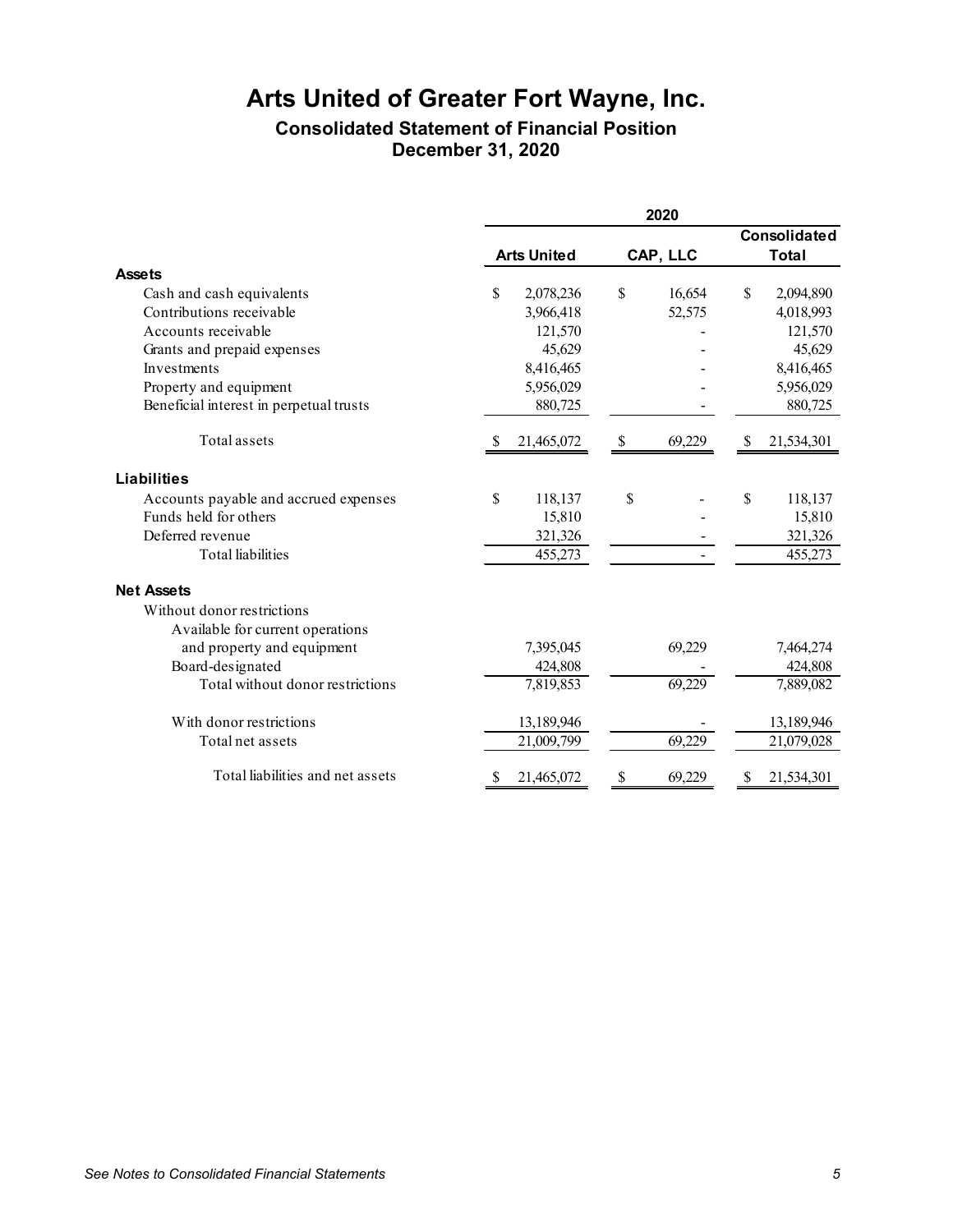**Consolidated Statement of Activities Year Ended December 31, 2021** 

|                                      | <b>Without Donor</b> | <b>With Donor</b>   |                  |              | Consolidated     |
|--------------------------------------|----------------------|---------------------|------------------|--------------|------------------|
|                                      | <b>Restrictions</b>  | <b>Restrictions</b> | <b>Subtotal</b>  | CAP, LLC     | Total            |
| Revenue, Gains (Losses) and          |                      |                     |                  |              |                  |
| <b>Other Support</b>                 |                      |                     |                  |              |                  |
| Contributions                        | \$<br>2,085,916      | \$<br>2,454,343     | \$<br>4,540,259  | \$           | \$<br>4,540,259  |
| Government grants                    |                      |                     |                  |              |                  |
| Indiana Arts Commission              | 21,106               |                     | 21,106           |              | 21,106           |
| City of Fort Wayne                   | 95,000               |                     | 95,000           |              | 95,000           |
| <b>SBA</b>                           | 242,800              |                     | 242,800          |              | 242,800          |
| <b>CARES</b> Act                     |                      |                     |                  |              |                  |
| Rental income                        | 316,098              |                     | 316,098          |              | 316,098          |
| Box office income                    | 107,297              |                     | 107,297          |              | 107,297          |
| Events                               | 3,650                |                     | 3,650            |              | 3,650            |
| Investment income                    | 6,283                | 182,588             | 188,871          |              | 188,871          |
| Net realized and unrealized          |                      |                     |                  |              |                  |
| gains on investments                 | 52,124               | 1,037,826           | 1,089,950        |              | 1,089,950        |
| Change in value -                    |                      |                     |                  |              |                  |
| perpetual trusts                     |                      | 38,891              | 38,891           |              | 38,891           |
| Other                                | 52,186               | 60,000              | 112,186          |              | 112,186          |
| In-kind contributions                | 500                  |                     | 500              |              | 500              |
|                                      | 2,982,960            | 3,773,648           | 6,756,608        |              | 6,756,608        |
| Net assets released                  |                      |                     |                  |              |                  |
| from restriction                     | 1,131,622            | (1, 131, 622)       |                  |              |                  |
| Total revenue,                       |                      |                     |                  |              |                  |
| gains and                            |                      |                     |                  |              |                  |
| other support                        | 4,114,582            | 2,642,026           | 6,756,608        |              | 6,756,608        |
| <b>Expenses</b>                      |                      |                     |                  |              |                  |
| Grants                               | 1,374,307            |                     | 1,374,307        |              | 1,374,307        |
| Community development                |                      |                     |                  |              |                  |
| program                              | 423,876              |                     | 423,876          | 14,427       | 438,303          |
| Arts campus operations               | 1,399,511            |                     | 1,399,511        |              | 1,399,511        |
| <b>Business services</b>             | 345,341              |                     | 345,341          |              | 345,341          |
| Total program services               | 3,543,035            |                     | 3,543,035        | 14,427       | 3,557,462        |
| General and administration           | 254,245              |                     | 254,245          |              | 254,245          |
| Fundraising                          | 152,762              |                     | 152,762          |              | 152,762          |
| Total expenses                       | 3,950,042            | $\overline{a}$      | 3,950,042        | 14,427       | 3,964,469        |
|                                      |                      |                     |                  |              |                  |
| <b>Change in Net Assets</b>          | 164,540              | 2,642,026           | 2,806,566        | (14, 427)    | 2,792,139        |
| <b>Net Assets, Beginning of Year</b> | 7,819,853            | 13,189,946          | 21,009,799       | 69,229       | 21,079,028       |
| Net Assets, End of Year              | \$<br>7,984,393      | \$<br>15,831,972    | \$<br>23,816,365 | \$<br>54,802 | \$<br>23,871,167 |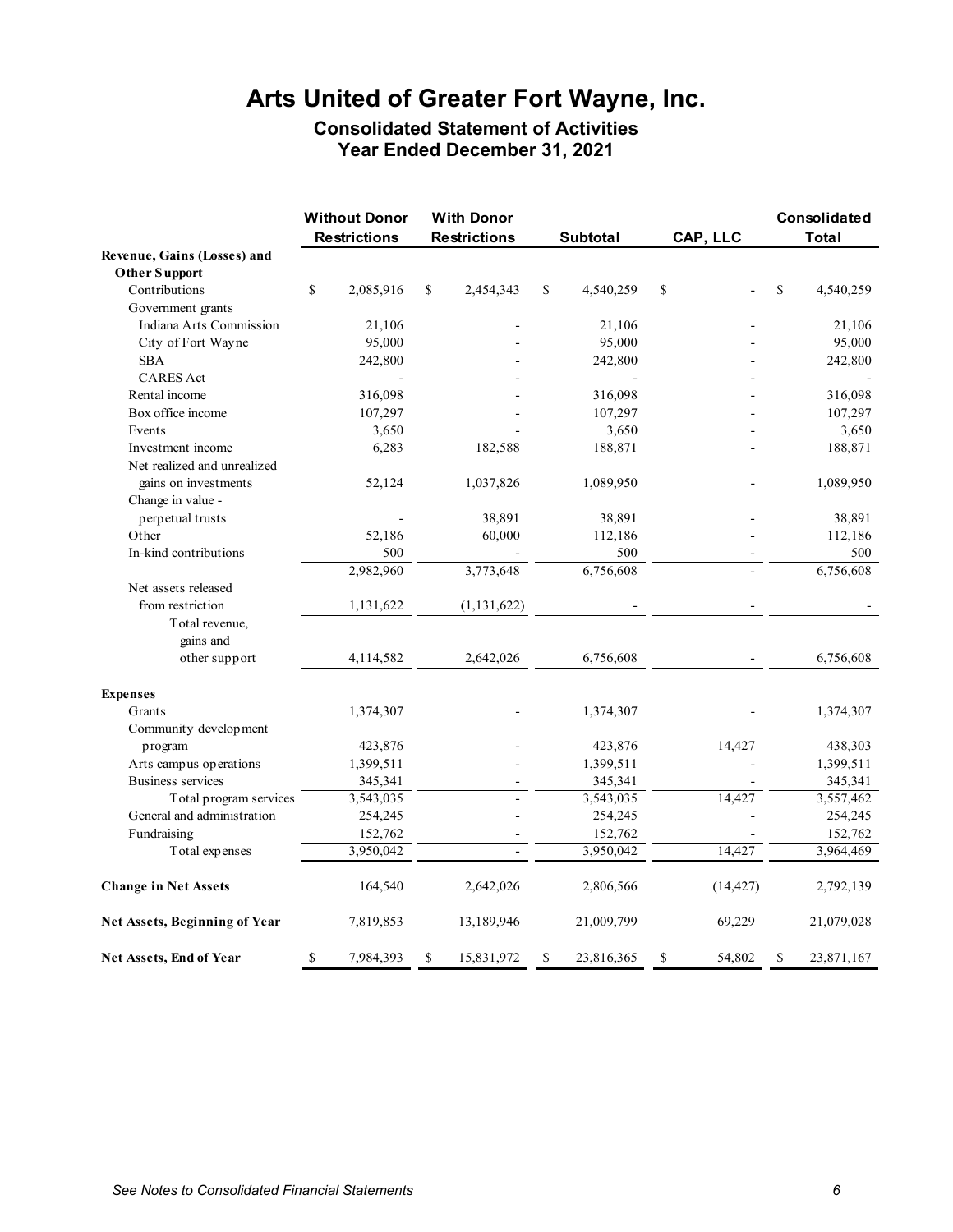**Consolidated Statement of Activities Year Ended December 31, 2020** 

|                               | <b>Without Donor</b> | <b>With Donor</b>   |                  |               | Consolidated     |
|-------------------------------|----------------------|---------------------|------------------|---------------|------------------|
|                               | <b>Restrictions</b>  | <b>Restrictions</b> | Subtotal         | CAP, LLC      | <b>Total</b>     |
| Revenue, Gains (Losses) and   |                      |                     |                  |               |                  |
| <b>Other Support</b>          |                      |                     |                  |               |                  |
| Contributions                 | \$<br>2,133,329      | \$<br>51,106        | \$<br>2,184,435  | \$<br>192,670 | \$<br>2,377,105  |
| Government grants             |                      |                     |                  |               |                  |
| Indiana Arts Commission       | 107,290              |                     | 107,290          |               | 107,290          |
| City of Fort Wayne            | 95,000               |                     | 95,000           |               | 95,000           |
| <b>SBA</b>                    | 10,000               |                     | 10,000           |               | 10,000           |
| <b>CARES</b> Act              | 54,061               |                     | 54,061           |               | 54,061           |
| Rental income                 | 335,823              |                     | 335,823          |               | 335,823          |
| Box office income             | 90,380               |                     | 90,380           |               | 90,380           |
| Investment income             | 6,657                | 158,390             | 165,047          |               | 165,047          |
| Net realized and unrealized   |                      |                     |                  |               |                  |
| gains on investments          | 47,385               | 877,390             | 924,775          |               | 924,775          |
| Change in value -             |                      |                     |                  |               |                  |
| perpetual trusts              |                      | 57,381              | 57,381           |               | 57,381           |
| Other                         | 59,477               |                     | 59,477           | 2,751         | 62,228           |
| In-kind contributions         | 102,150              |                     | 102,150          |               | 102,150          |
|                               | 3,041,552            | 1,144,267           | 4,185,819        | 195,421       | 4,381,240        |
| Net assets released           |                      |                     |                  |               |                  |
| from restriction              | 1,703,720            | (1,703,720)         |                  |               |                  |
| Total revenue,                |                      |                     |                  |               |                  |
| gains (losses) and            |                      |                     |                  |               |                  |
| other support                 | 4,745,272            | (559, 453)          | 4,185,819        | 195,421       | 4,381,240        |
| <b>Expenses</b>               |                      |                     |                  |               |                  |
| Grants                        | 1,373,341            |                     | 1,373,341        |               | 1,373,341        |
| Community development         |                      |                     |                  |               |                  |
| program                       | 565,278              |                     | 565,278          | 179,124       | 744,402          |
| Arts campus operations        | 1,308,294            |                     | 1,308,294        |               | 1,308,294        |
| <b>Business services</b>      | 280,524              |                     | 280,524          |               | 280,524          |
| Total program services        | 3,527,437            |                     | 3,527,437        | 179,124       | 3,706,561        |
| General and administration    | 147,667              |                     | 147,667          |               | 147,667          |
| Fundraising                   | 230,706              |                     | 230,706          |               | 230,706          |
| Total expenses                | 3,905,810            |                     | 3,905,810        | 179,124       | 4,084,934        |
| <b>Change in Net Assets</b>   | 839,462              | (559, 453)          | 280,009          | 16,297        | 296,306          |
| Net Assets, Beginning of Year | 6,980,391            | 13,749,399          | 20,729,790       | 52,932        | 20,782,722       |
| Net Assets, End of Year       | \$<br>7,819,853      | \$<br>13,189,946    | \$<br>21,009,799 | \$<br>69,229  | \$<br>21,079,028 |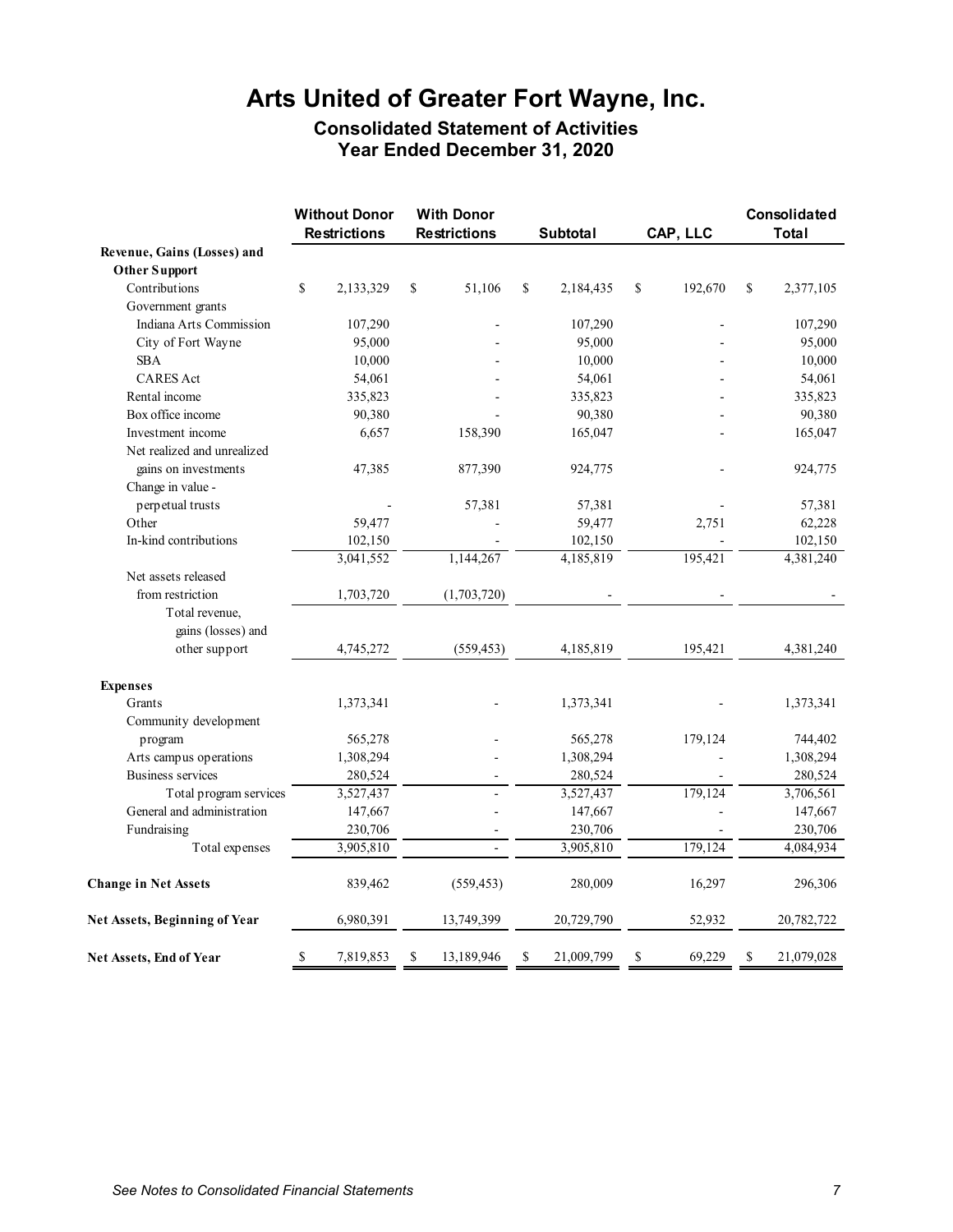## **Arts United of Greater Fort Wayne, Inc. Consolidated Statement of Functional Expenses Year Ended December 31, 2021**

|                                              | <b>Program Services</b> |                |                                                    |             |    |                          |    |                 |    |                |    |                    |    |                 |
|----------------------------------------------|-------------------------|----------------|----------------------------------------------------|-------------|----|--------------------------|----|-----------------|----|----------------|----|--------------------|----|-----------------|
|                                              |                         |                | <b>Business</b><br>Community<br><b>Arts Campus</b> |             |    |                          |    | General and     |    |                |    | Total              |    |                 |
|                                              |                         | Grants         |                                                    | Development |    | <b>Operations</b>        |    | <b>Services</b> |    | Administration |    | <b>Fundraising</b> |    | <b>Expenses</b> |
| Salaries and wages                           | \$                      | $\blacksquare$ | \$                                                 | 255,294     | \$ | 441,686                  | \$ | 149,788         | \$ | 110,276        | \$ | 66,259             | \$ | 1,023,303       |
| Employee benefits                            |                         |                |                                                    | 44,158      |    | 77,706                   |    | 26,352          |    | 19,401         |    | 11,657             |    | 179,274         |
| Total salaries, wages and                    |                         |                |                                                    |             |    |                          |    |                 |    |                |    |                    |    |                 |
| related expenses                             |                         |                |                                                    | 299,452     |    | 519,392                  |    | 176,140         |    | 129,677        |    | 77,916             |    | 1,202,577       |
| Annual fund drive                            |                         |                |                                                    |             |    |                          |    |                 |    |                |    | 17,549             |    | 17,549          |
| Architectural planning                       |                         |                |                                                    |             |    |                          |    |                 |    |                |    |                    |    |                 |
| Artist fees                                  |                         |                |                                                    | 350         |    |                          |    |                 |    |                |    |                    |    | 350             |
| Bad debt expense                             |                         |                |                                                    |             |    | $\overline{\phantom{a}}$ |    | $\overline{a}$  |    |                |    | 600                |    | 600             |
| Bank charges and credit card fees            |                         |                |                                                    |             |    | 80                       |    | 10,097          |    | 5,356          |    | 3,864              |    | 19,397          |
| Building and janitorial supplies             |                         |                |                                                    |             |    | 11,856                   |    |                 |    |                |    |                    |    | 11,856          |
| Building contracts                           |                         |                |                                                    |             |    | 31,198                   |    |                 |    |                |    | ÷.                 |    | 31,198          |
| Campaign materials                           |                         |                |                                                    |             |    | $\overline{\phantom{a}}$ |    |                 |    |                |    | 13,934             |    | 13,934          |
| Computer, IT, phone and software             |                         |                |                                                    |             |    | 20,127                   |    | 26,225          |    | 58,254         |    | 18,441             |    | 123,047         |
|                                              |                         |                |                                                    |             |    |                          |    |                 |    |                |    |                    |    |                 |
| Concessions                                  |                         |                |                                                    |             |    | 10,609                   |    |                 |    |                |    |                    |    | 10,609          |
| Consulting                                   |                         |                |                                                    |             |    |                          |    |                 |    |                |    |                    |    |                 |
| COVID-19 expenses                            |                         |                |                                                    |             |    | ÷,                       |    |                 |    |                |    |                    |    |                 |
| Depreciation                                 |                         |                |                                                    |             |    | 381,191                  |    |                 |    |                |    | ×,                 |    | 381,191         |
| Dues and subscriptions                       |                         |                |                                                    |             |    | 544                      |    | ٠               |    | 1,422          |    | 1,561              |    | 3,527           |
| Economic Impact Study                        |                         |                |                                                    | 4,425       |    |                          |    |                 |    |                |    |                    |    | 4,425           |
| Equip/building repair/maint                  |                         |                |                                                    |             |    | 55,975                   |    | 67              |    |                |    | ٠                  |    | 56,042          |
| Festival labor                               |                         |                |                                                    |             |    |                          |    |                 |    |                |    |                    |    |                 |
| Foellinger Grant                             |                         | 171,125        |                                                    |             |    |                          |    |                 |    |                |    | $\overline{a}$     |    | 171,125         |
| Fundraising events and visibility            |                         |                |                                                    |             |    |                          |    |                 |    |                |    | 4,445              |    | 4,445           |
| Grants - Amflify Art! Project                |                         | 16,345         |                                                    |             |    |                          |    |                 |    |                |    | J.                 |    | 16,345          |
| Grants - public art                          |                         | $\blacksquare$ |                                                    |             |    |                          |    |                 |    |                |    | 1,000              |    | 1,000           |
| General liability insurance                  |                         |                |                                                    |             |    | 28,148                   |    |                 |    | 10,080         |    |                    |    | 38,228          |
| Grants - Culteral district support - Go Live |                         | 88,889         |                                                    |             |    |                          |    |                 |    |                |    |                    |    | 88,889          |
| Grants - IAC operating support               |                         |                |                                                    |             |    |                          |    |                 |    |                |    |                    |    |                 |
| Grants - Lincoln NAII program                |                         | 23,004         |                                                    |             |    |                          |    |                 |    |                |    |                    |    | 23,004          |
| Grants - Other project support               |                         | 9,228          |                                                    |             |    |                          |    |                 |    |                |    |                    |    | 9,228           |
| Grants - Resilience initiative payout        |                         | 1,065,716      |                                                    |             |    |                          |    |                 |    |                |    |                    |    | 1,065,716       |
| Grounds maintenance                          |                         |                |                                                    |             |    | 19,456                   |    |                 |    |                |    | ÷,                 |    | 19,456          |
| Guest services expense                       |                         |                |                                                    |             |    | 1,626                    |    |                 |    |                |    |                    |    | 1,626           |
| Hospitality                                  |                         |                |                                                    | 2,577       |    |                          |    |                 |    |                |    |                    |    | 2,577           |
| Insurance                                    |                         |                |                                                    |             |    |                          |    |                 |    |                |    |                    |    |                 |
| Investment fees                              |                         |                |                                                    |             |    |                          |    | 70,234          |    |                |    |                    |    | 70,234          |
| Legal and accounting fees                    |                         |                |                                                    |             |    |                          |    |                 |    | 26,181         |    |                    |    | 26,181          |
| Marketing                                    |                         |                |                                                    | 11,098      |    | 13,639                   |    | ÷.              |    |                |    | ٠                  |    | 24,737          |
| Marketing, branding and promotion            |                         |                |                                                    | 120,000     |    |                          |    |                 |    |                |    |                    |    | 120,000         |
| Meeting and hospitality                      |                         |                |                                                    |             |    | 120                      |    | 138             |    | 74             |    | 2,260              |    | 2,592           |
| Miscellaneous expense                        |                         |                |                                                    |             |    | 10,524                   |    | ä,              |    | 13,472         |    | 442                |    | 24,438          |
| Office supplies                              |                         |                |                                                    | 56          |    | 198                      |    | 1,852           |    | 4,784          |    | 455                |    | 7,345           |
| Postage                                      |                         |                |                                                    | J.          |    | $\overline{\phantom{a}}$ |    |                 |    | 4,796          |    | 7,916              |    | 12,712          |
| Printing - operations                        |                         |                |                                                    | 345         |    |                          |    | 451             |    |                |    | 783                |    | 1,579           |
| Production, sound and stage                  |                         |                |                                                    |             |    | 22,717                   |    |                 |    |                |    |                    |    | 22,717          |
| Professional development                     |                         |                |                                                    |             |    | 1,141                    |    |                 |    | 149            |    | 1,596              |    | 2,886           |
| Rentals                                      |                         |                |                                                    |             |    |                          |    | 17,863          |    |                |    |                    |    | 17,863          |
|                                              |                         |                |                                                    |             |    |                          |    |                 |    |                |    |                    |    |                 |
| Reorganizational costs                       |                         |                |                                                    |             |    |                          |    | 42,274          |    |                |    |                    |    | 42,274          |
| Security                                     |                         |                |                                                    |             |    | 7,167                    |    |                 |    |                |    |                    |    | 7,167           |
| Stage maintenance contracts                  |                         |                |                                                    |             |    | 3,175                    |    |                 |    |                |    |                    |    | 3,175           |
| Supplies                                     |                         |                |                                                    |             |    | 7,669                    |    |                 |    |                |    |                    |    | 7,669           |
| Trash                                        |                         |                |                                                    |             |    | 7,762                    |    |                 |    |                |    |                    |    | 7,762           |
| Travel, hotel, and food                      |                         |                |                                                    |             |    |                          |    |                 |    |                |    |                    |    |                 |
| Utilities                                    |                         |                |                                                    |             |    | 245,197                  |    |                 |    |                |    |                    |    | 245,197         |
| Total                                        | \$                      | 1,374,307      | \$                                                 | 438,303     | \$ | 1,399,511                | \$ | 345,341         | \$ | 254,245        | \$ | 152,762            | \$ | 3,964,469       |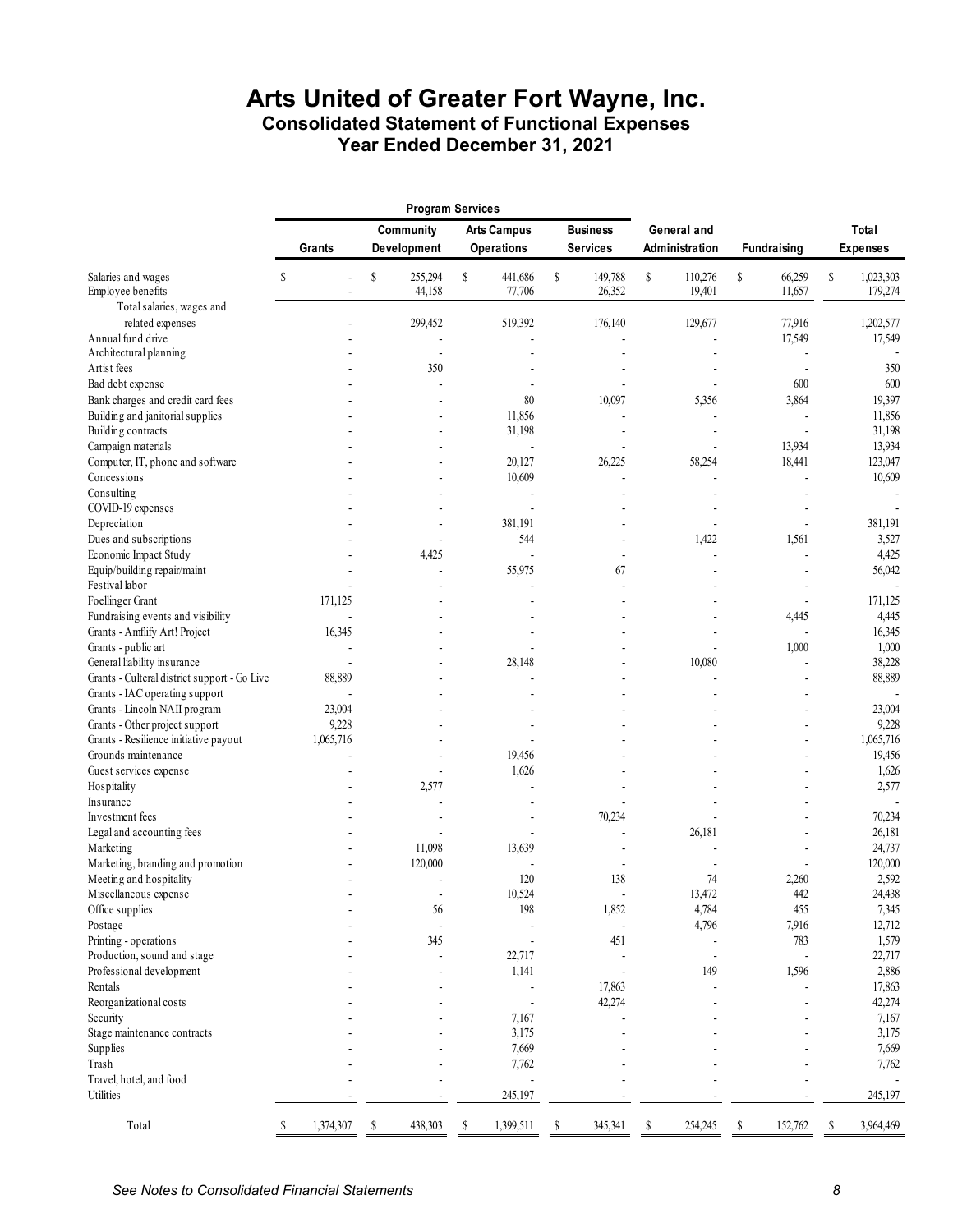### **Consolidated Statement of Functional Expenses Year Ended December 31, 2020**

|                                                        |                 | <b>Program Services</b> |    |                    |    |                          |                          |                    |                 |
|--------------------------------------------------------|-----------------|-------------------------|----|--------------------|----|--------------------------|--------------------------|--------------------|-----------------|
|                                                        |                 | Community               |    | <b>Arts Campus</b> |    | <b>Business</b>          | General and              |                    | Total           |
|                                                        | Grants          | Development             |    | <b>Operations</b>  |    | <b>Services</b>          | <b>Administration</b>    | <b>Fundraising</b> | <b>Expenses</b> |
|                                                        | \$<br>L         | \$                      | \$ | 371,631            | \$ |                          | \$<br>41,946             | \$                 | 937,284         |
| Salaries and wages<br>Employee benefits                |                 | 378,488<br>38,659       |    | 93,451             |    | 79,685<br>20,038         | 10,548                   | 65,534<br>16,479   | \$<br>179,175   |
| Total salaries, wages and                              |                 |                         |    |                    |    |                          |                          |                    |                 |
| related expenses                                       |                 | 417,147                 |    | 465,082            |    | 99,723                   | 52,494                   | 82,013             | 1,116,459       |
| Annual fund drive                                      |                 |                         |    |                    |    |                          |                          | 16,477             | 16,477          |
| Architectural planning                                 |                 | Ĭ.                      |    |                    |    |                          |                          | 3,400              | 3,400           |
| Artist fees                                            |                 | 76,775                  |    |                    |    |                          |                          |                    | 76,775          |
| Bad debt expense                                       |                 | 11,754                  |    | 125                |    | 2,700                    |                          |                    | 14,579          |
| Bank charges and credit card fees                      |                 | 1,021                   |    | 64                 |    | 6,874                    | 6,712                    |                    | 14,671          |
| Building and janitorial supplies                       |                 |                         |    | 12,148             |    |                          |                          |                    | 12,148          |
| Building contracts                                     |                 |                         |    | 34,677             |    |                          |                          |                    | 34,677          |
|                                                        |                 |                         |    |                    |    |                          |                          | 10,377             | 10,377          |
| Campaign materials<br>Computer, IT, phone and software |                 |                         |    | 59,647             |    | 10,535                   | 20,204                   | 18,103             | 108,489         |
| Concessions                                            |                 | ä,                      |    | 7,625              |    |                          |                          |                    | 7,625           |
|                                                        |                 |                         |    |                    |    | $\overline{\phantom{a}}$ |                          |                    |                 |
| Consulting                                             |                 | 18,928                  |    |                    |    |                          |                          |                    | 18,928          |
| COVID-19 expenses                                      |                 | ä,                      |    | 22,924             |    | 1,500                    |                          |                    | 24,424          |
| Depreciation                                           |                 | ä,                      |    | 396,126            |    |                          | ä,                       |                    | 396,126         |
| Dues and subscriptions                                 |                 | 881                     |    | 1,502              |    |                          | 272                      |                    | 2,655           |
| Equip/building repair/maint                            |                 | ä,                      |    | 34,929             |    |                          | ä,                       | ٠                  | 34,929          |
| Festival labor                                         |                 | 12,091                  |    |                    |    | $\blacksquare$           |                          | ÷,                 | 12,091          |
| Fundraising events and visibility                      |                 |                         |    | $\overline{a}$     |    | 200                      | $\overline{\phantom{a}}$ | 5,764              | 5,964           |
| Grants - public art                                    |                 |                         |    |                    |    |                          |                          | 94,572             | 94,572          |
| General liability insurance                            |                 |                         |    |                    |    |                          | 38,181                   | Ĭ.                 | 38,181          |
| Grants - IAC operating support                         | 66,000          |                         |    |                    |    |                          |                          |                    | 66,000          |
| Grants - Lincoln NAII program                          | 17,639          |                         |    |                    |    |                          |                          |                    | 17,639          |
| Grants - Resilience initiative payout                  | 1,289,702       |                         |    |                    |    |                          |                          | ä,                 | 1,289,702       |
| Grounds maintenance                                    |                 |                         |    | 18,711             |    |                          |                          |                    | 18,711          |
| Guest services expense                                 |                 | Ĭ.                      |    | 5,533              |    |                          |                          |                    | 5,533           |
| Hospitality                                            |                 | 2,037                   |    |                    |    |                          |                          | ä,                 | 2,037           |
| Insurance                                              |                 | 1,473                   |    |                    |    |                          |                          |                    | 1,473           |
| Investment fees                                        |                 | $\overline{a}$          |    |                    |    | 45,740                   |                          | ä,                 | 45,740          |
| Legal and accounting fees                              |                 | ä,                      |    | 3,440              |    |                          | 25,681                   | ٠                  | 29,121          |
| Marketing                                              |                 | 39,373                  |    |                    |    | 4,134                    |                          |                    | 43,507          |
| Marketing, branding and promotion                      |                 | 110,000                 |    | $\blacksquare$     |    |                          | ÷.                       | ÷.                 | 110,000         |
| Meeting and hospitality                                |                 | 792                     |    | 63                 |    | $\sim$                   | ä,                       |                    | 855             |
| Miscellaneous expense                                  |                 | 6,444                   |    | J.                 |    | 4,128                    | 837                      |                    | 11,409          |
| Office supplies                                        |                 | 571                     |    | 1,713              |    | 1,179                    | 969                      |                    | 4,432           |
| Postage                                                |                 | 7,791                   |    | 756                |    | $\sim$                   | 2,267                    |                    | 10,814          |
| Printing - operations                                  |                 |                         |    | 2,461              |    |                          |                          |                    | 2,461           |
| Production, sound and stage                            |                 |                         |    |                    |    | 103,233                  | ä,                       |                    | 103,233         |
| Professional development                               |                 | 1.645                   |    | 15                 |    |                          | 50                       |                    | 1,710           |
| Rentals                                                |                 | 8,851                   |    |                    |    | 116                      |                          |                    | 8,967           |
| Reorganizational costs                                 |                 | 4,500                   |    |                    |    |                          |                          |                    | 4,500           |
| Security                                               |                 | ÷,                      |    | 4,549              |    |                          |                          |                    | 4,549           |
| Stage maintenance contracts                            |                 |                         |    | 7,173              |    |                          |                          |                    | 7,173           |
| Supplies                                               |                 | 17,515                  |    | 1,473              |    | 462                      |                          |                    | 19,450          |
| Trash                                                  |                 |                         |    | 5,489              |    |                          |                          |                    | 5,489           |
| Travel, hotel, and food                                |                 | 4,813                   |    | 238                |    |                          |                          |                    | 5,051           |
| Utilities                                              |                 | $\overline{a}$          |    | 221,831            |    |                          |                          |                    | 221,831         |
| Total                                                  | \$<br>1,373,341 | \$<br>744,402           | S  | 1,308,294          | S  | 280,524                  | \$<br>147,667            | \$<br>230,706      | \$<br>4,084,934 |

 $\begin{array}{c} \hline \end{array}$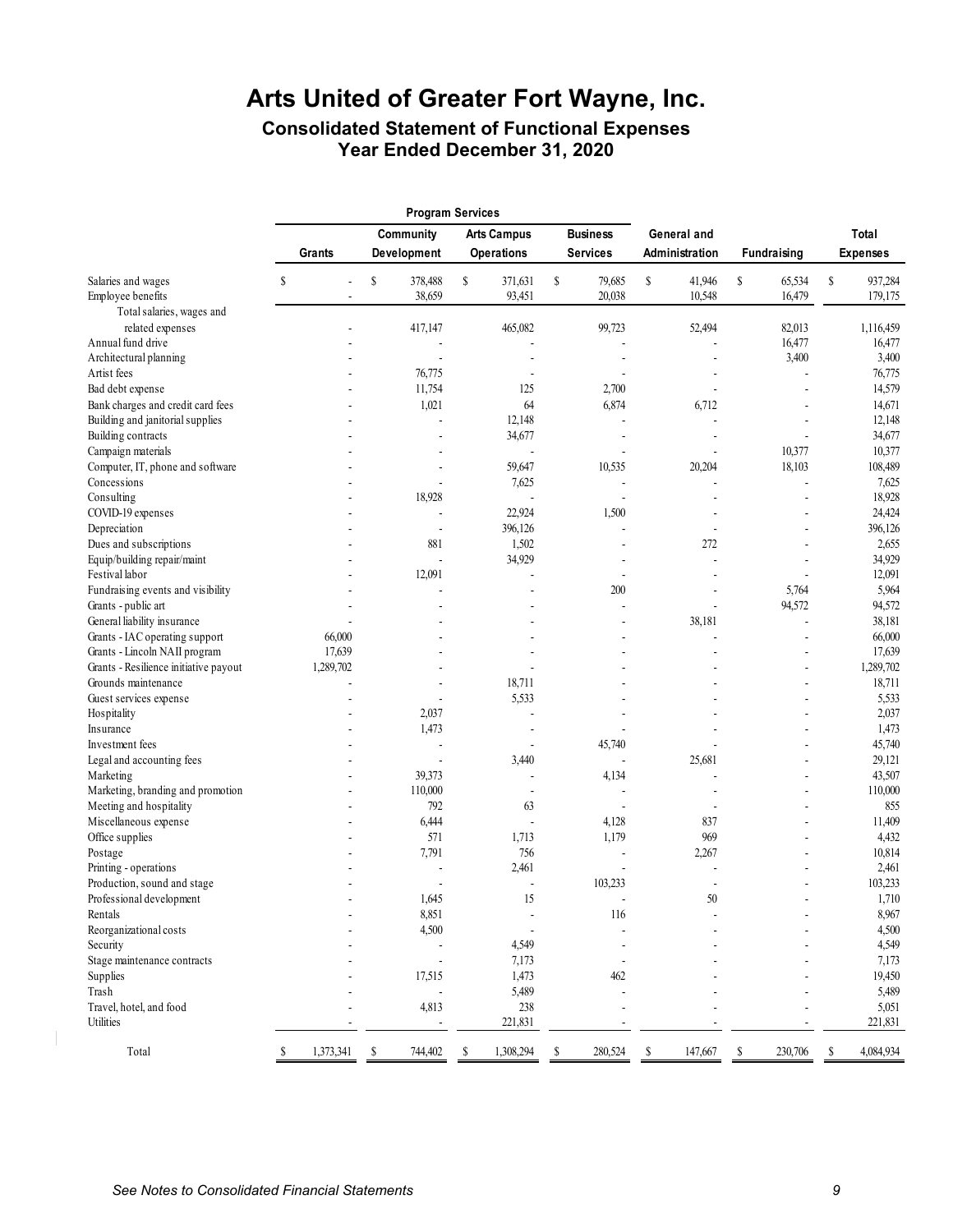## **Arts United of Greater Fort Wayne, Inc. Consolidated Statements of Cash Flows Years Ended December 31, 2021 and 2020**

|                                                                             | 2021            | 2020            |
|-----------------------------------------------------------------------------|-----------------|-----------------|
| <b>Operating Activities</b>                                                 |                 |                 |
| Change in net assets                                                        | \$<br>2,792,139 | \$<br>296,306   |
| Items not requiring (providing) operating activities cash flows             |                 |                 |
| Depreciation                                                                | 381,191         | 396,126         |
| Net realized and unrealized gains on investments                            | (1,089,950)     | (924, 776)      |
| Change in value of beneficial interest in perpetual trusts                  | (38, 892)       | (57, 381)       |
| Contributions received and payments received on contributions receivable    |                 |                 |
| restricted to acquisition of capital assets                                 | (2,454,343)     |                 |
| Changes in                                                                  |                 |                 |
| Receivables                                                                 | 428,706         | 427,502         |
| Prepaid expenses                                                            | 3,867           | 35,667          |
| Accounts payable, accrued expenses and funds held by others                 | (13,697)        | (118,056)       |
| Grants payable                                                              |                 | (639, 852)      |
| Deferred revenue                                                            | (303, 804)      | 155,160         |
| Net cash used in operating activities                                       | (294, 783)      | (429, 304)      |
| <b>Investing Activities</b>                                                 |                 |                 |
| Purchase of property and equipment                                          | (147, 340)      |                 |
| Sales and maturities of investments                                         | 8,305,437       | 3,443,025       |
| Purchase of investments                                                     | (10, 277, 479)  | (2,658,476)     |
| Net cash provided by investing activities                                   | (2,119,382)     | 784,549         |
| <b>Financing Activities</b>                                                 |                 |                 |
| Payments on line of credit                                                  |                 | (81,527)        |
| Proceeds from contributions received and payments received on contributions |                 |                 |
| receivable restricted to acquisition of capital assets                      | 2,454,343       |                 |
| Net cash provided by (used in) financing activities                         | 2,454,343       | (81,527)        |
| Net Increase in Cash and Cash Equivalents                                   | 40,178          | 273,718         |
| Cash and Cash Equivalents, Beginning of Year                                | 2,094,890       | 1,821,172       |
| Cash and Cash Equivalents, End of Year                                      | \$<br>2,135,068 | \$<br>2,094,890 |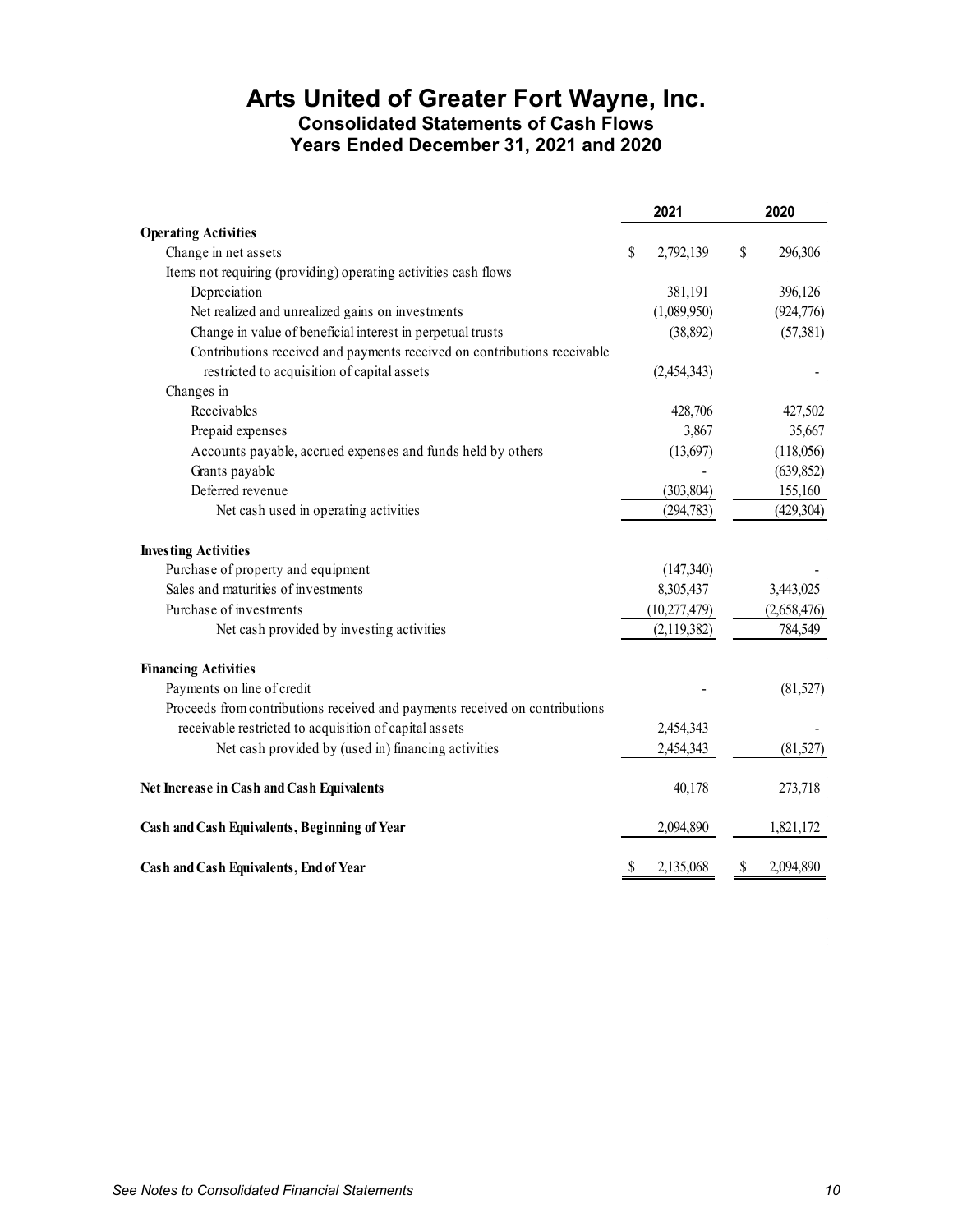## **Note 1: Nature of Operations and Summary of Significant Accounting Policies**

### *Nature of Operations*

Arts United of Greater Fort Wayne, Inc. (Organization) was incorporated as a not-for-profit organization in June 1955, under the laws of the state of Indiana. The Organization's mission is to provide support to arts organizations and unite and coordinate arts efforts within northeast Indiana. The Organization's support is derived principally from contributions.

During 2017, the Organization changed its year-end from June 30 to December 31.

## *Principle of Consolidation*

The consolidated financial statements include the accounts of Arts United of Greater Fort Wayne, Inc. and CAP, LLC. All material interorganizational accounts and transactions have been eliminated in consolidation.

## *Use of Estimates*

The preparation of financial statements in conformity with accounting principles generally accepted in the United States of America requires management to make estimates and assumptions that affect the reported amounts of assets and liabilities and disclosure of contingent assets and liabilities at the date of the financial statements and the reported amounts of the revenue, expenses, gains, losses and other changes in net assets during the reporting period. Actual results could differ from those estimates.

### *Net Assets – Basis of Presentation*

Net assets, revenue, expenses, gains and losses are classified based on the existence or absence of donor or grantor imposed restrictions. The definitions used to clarify and report net assets are as follows:

*Net Assets Without Donor Restrictions* – Net assets that are not subject to donor imposed stipulations and are available for use in general operations or are part of what is invested in property, plant and equipment (net of related debt). However, the governing board may designate any of these funds for specific purposes (*i.e.,* specific purpose reserves or endowments).

*Net Assets With Donor Restrictions* – Net assets subject to donor imposed stipulations (1) that will be met either by actions of the Organization or the passage of time or (2) that are to be permanently maintained by the Organization. Generally, the donors of these assets permit the Organization to use all or part of the income earned on related investments for general or specific purposes.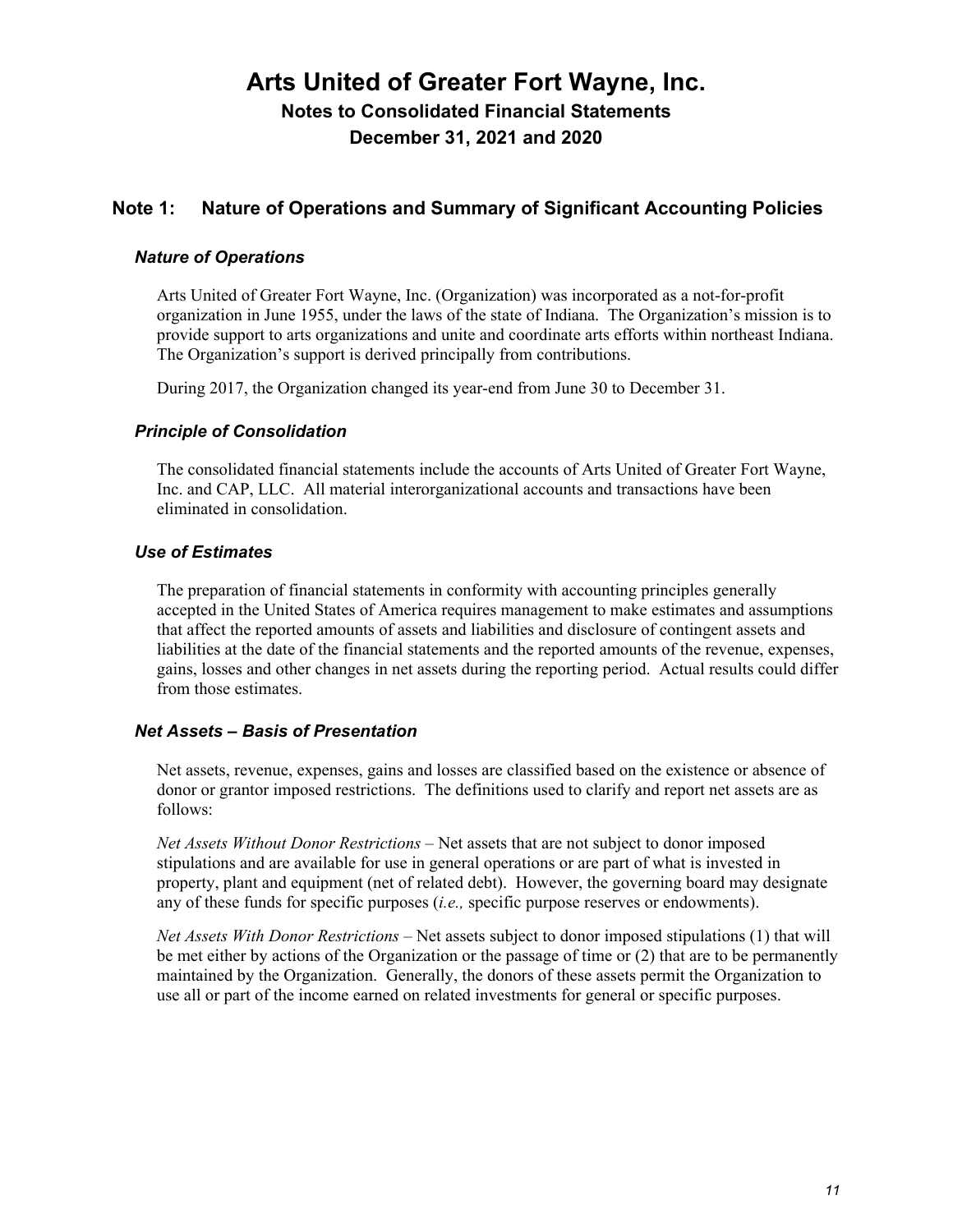#### *Contributions*

Contributions are provided to the Organization either with or without restrictions placed on the gift by the donor. Revenues and net assets are separately reported to reflect the nature of those gifts – with or without donor restrictions. The value recorded for each contribution is recognized as follows:

| <b>Nature of the Gift</b>                                                                                                                                    | <b>Value Recognized</b>                                                                                                       |
|--------------------------------------------------------------------------------------------------------------------------------------------------------------|-------------------------------------------------------------------------------------------------------------------------------|
| Conditional gifts, with or without restriction<br>Gifts that depend on the Organization<br>overcoming a donor-imposed barrier to<br>be entitled to the funds | Not recognized until the gift becomes<br>unconditional, <i>i.e.</i> , the donor-imposed barrier<br>is met                     |
| Unconditional gifts, with or without restriction<br>Received at date of $g$ ift – cash and<br>other assets                                                   | Fair value                                                                                                                    |
| Received at date of $g$ ift – property,<br>equipment and long-lived assets                                                                                   | Estimated fair value                                                                                                          |
| Expected to be collected within one.<br>year                                                                                                                 | Net realizable value                                                                                                          |
| Collected in future years                                                                                                                                    | Initially reported at fair value determined<br>using the discounted present value of<br>estimated future cash flows technique |

In addition to the amount initially recognized, revenue for unconditional gifts to be collected in future years is also recognized each year as the present-value discount is amortized using the levelyield method.

When a donor stipulated time restriction ends or purpose restriction is accomplished, net assets with donor restrictions are reclassified to net assets without donor restrictions and reported in the statements of activities as net assets released from restrictions. Absent explicit donor stipulations for the period of time that long-lived assets must be held, expirations of restrictions for gifts of land, buildings, equipment and other long-lived assets are reported when those assets are placed in service.

Gifts and investment income having donor stipulations which are satisfied in the period the gift is received are recorded as revenue and net assets without donor restrictions.

Conditional contributions having donor stipulations which are satisfied in the period the gift is received are recorded as revenue and net assets without donor restrictions.

### *Cash and Cash Equivalents*

The Organization considers all liquid investments with original maturities of three months or less to be cash equivalents. At December 31, 2021 and 2020, cash equivalents consisted primarily of money market funds.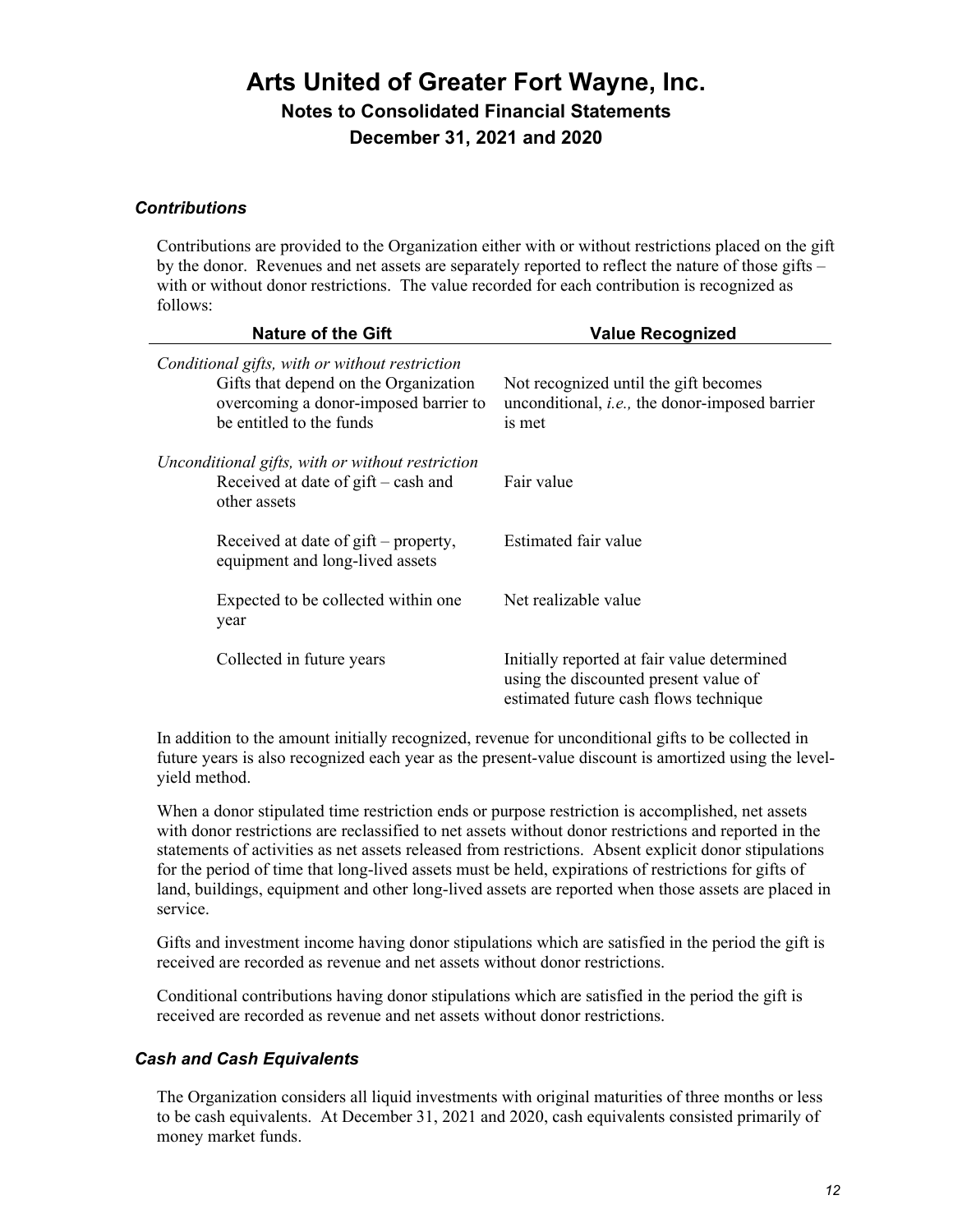At December 31, 2021, the Organization's cash accounts exceeded federally insured limits by approximately \$669,000.

#### *Investments and Investment Return*

Investments are carried at fair value; realized and unrealized gains and losses are reflected in the consolidated statements of activities.

Investment return includes dividend, interest and other investment income; realized and unrealized gains and losses on investments carried at fair value; less external and direct internal investment expenses. Gains and losses on the sale of securities are recorded on the trade date and are determined using the specific identification method.

Investment return that is initially restricted by donor stipulation and for which the restriction will be satisfied in the same year is included in net assets without donor restrictions. Other investment return is reflected in the consolidated statements of activities with or without donor restrictions based upon the existence and nature of any donor or legally imposed restrictions.

The Organization maintains pooled investment accounts for its endowments. Investment income and realized and unrealized gains and losses from securities in the pooled investment accounts are allocated monthly to the individual endowments based on the relationship of the fair value of the interest of each endowment to the total fair value of the pooled investments accounts, as adjusted for additions to or deductions from those accounts.

#### *Accounts Receivable*

Accounts receivable are stated at the amount of consideration from customers, of which the Organization has an unconditional right to receive. The Organization provides an allowance for doubtful accounts, which is based upon a review of outstanding receivables, historical collection information and existing economic conditions. Management has deemed all accounts receivable fully collectible; therefore, there is no allowance at December 31, 2021 and 2020.

#### *Income Taxes*

The Organization is exempt from federal income taxes under Section  $501(c)(3)$  of the U.S. Internal Revenue Code and a similar provision of state law. However, the Organization is subject to federal income tax on any unrelated business taxable income. The Organization is not considered to be a private foundation.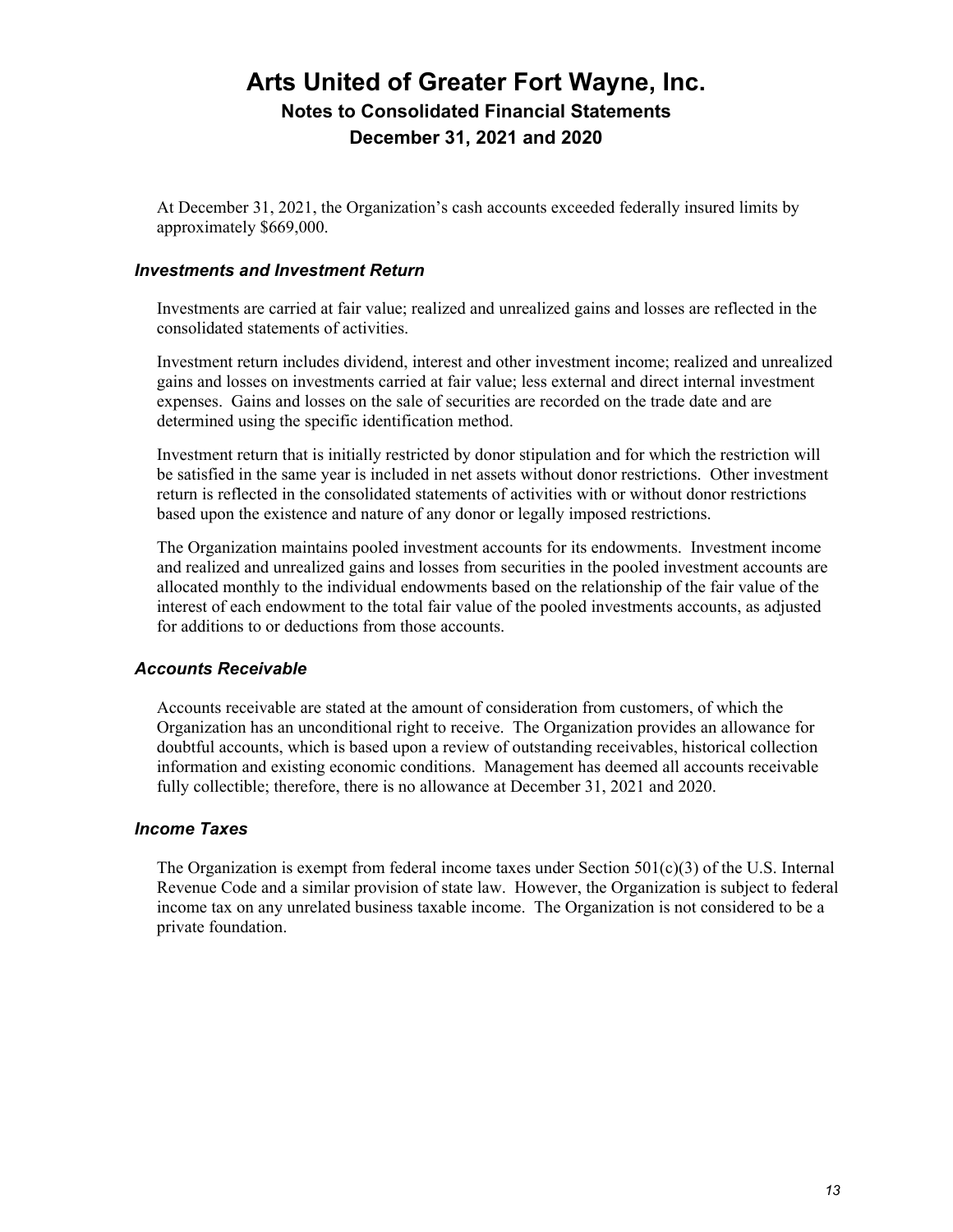#### *Property and Equipment*

Expenditures for property and equipment and items, which substantially increase the useful lives of existing assets, are capitalized at cost. The Organization provides for depreciation on the straight-line method at rates designed to depreciate the costs of assets over estimated useful lives as follows:

|                                | Years     |
|--------------------------------|-----------|
| Furniture and equipment        | $5 - 25$  |
| Building and land improvements | 5-25      |
| <b>Buildings</b>               | $30 - 50$ |

## *In-Kind Contributions*

In addition to receiving cash contributions, the Organization receives in-kind contributions from various donors. It is the policy of the Organization to record the estimated fair value of certain inkind donations as an expense in its consolidated financial statements and similarly increase contribution revenue by a like amount. For years ended December 31, 2021 and 2020, \$500 and \$102,150, respectively, was received in in-kind contributions.

## **Note 2: Contributions Receivable**

Contributions receivable at December 31 consisted of the following:

|                          | 2021 | 2020                      |  |
|--------------------------|------|---------------------------|--|
| Due within one year      | S    | 1,663,886<br>682,061<br>S |  |
| Due in one to five years |      | 2,468,007<br>3,071,883    |  |
|                          |      | 3,753,944<br>4,131,893    |  |
| Less                     |      |                           |  |
| Unamortized discount     |      | (121,060)<br>(112,900)    |  |
|                          |      |                           |  |
|                          |      | 3,632,884<br>4,018,993    |  |

The discount rate was 0.73 percent and 0.16 percent for the years ended December 31, 2021 and 2020, respectively.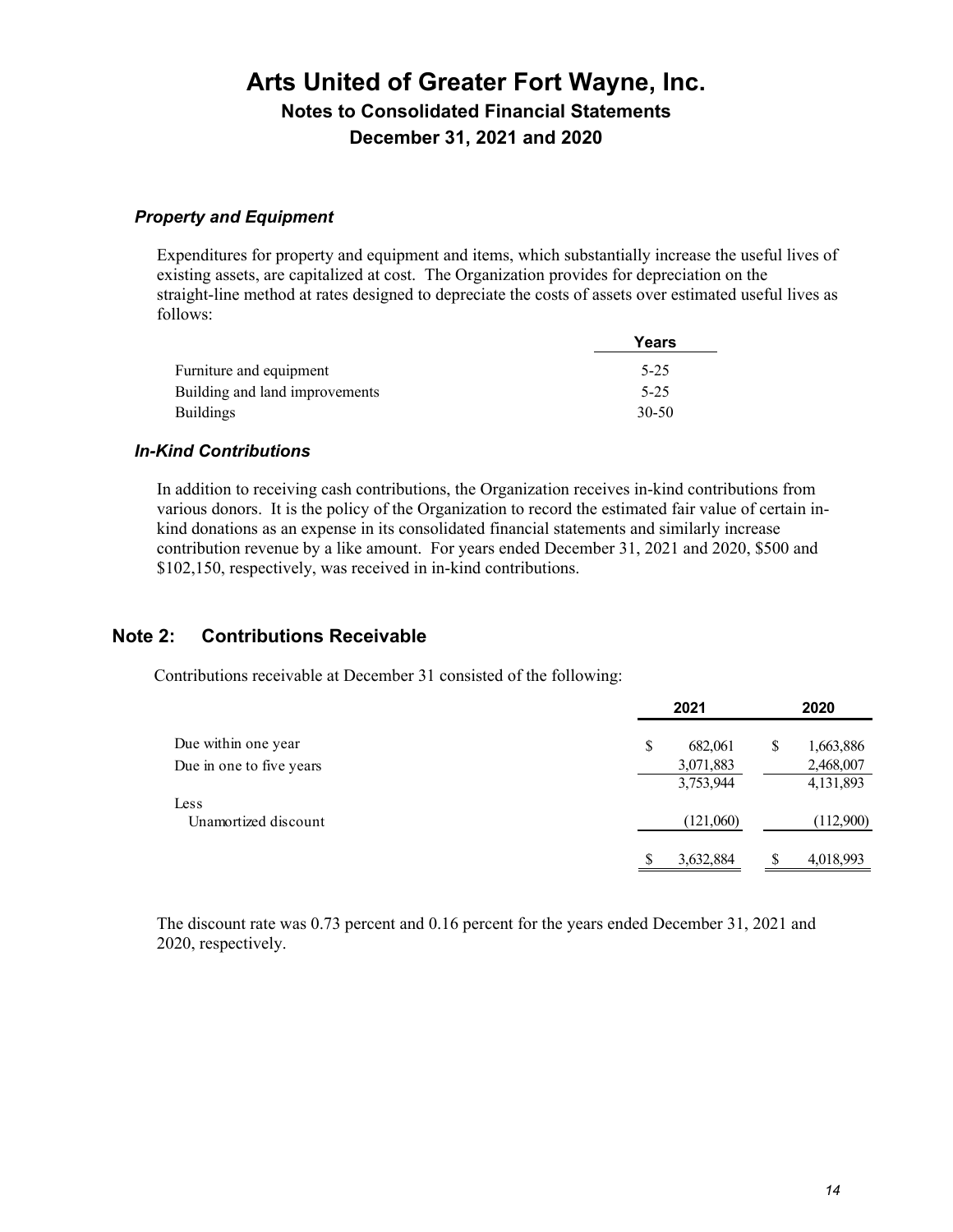## **Note 3: Investments and Investment Return**

The Organization's investments at December 31 are as follows:

|                                    | 2021            | 2020          |
|------------------------------------|-----------------|---------------|
| U.S. Government securities         | \$<br>177,319   | \$<br>183,418 |
| U.S. Government agency obligations | 50,794          | 77,599        |
| Corporate bonds                    | 130,673         | 162,233       |
| Common stocks                      |                 |               |
| Consumer                           | 370,638         | 320,457       |
| Energy                             | 72,364          | 27,961        |
| Financial                          | 346,720         | 334,056       |
| Service                            | 193,632         | 204,387       |
| Health care                        | 484,274         | 327,023       |
| Industrial                         | 186,949         | 234,439       |
| Information technology             | 930,176         | 791,094       |
| Material                           | 105,099         | 69,681        |
| Telecommunication                  | 36,649          | 113,590       |
| Real estate                        | 21,733          | 8,495         |
| <b>Utilities</b>                   | 38,586          | 53,297        |
| Mutual funds                       |                 |               |
| Money Market                       | 1,957,713       |               |
| Fixed income funds                 | 2,841,528       | 2,362,930     |
| Blended funds                      | 1,938,944       | 1,696,592     |
| Emerging market funds              | 102,140         | 195,030       |
| Growth funds                       | 916,556         | 647,244       |
| Value funds                        | 372,086         | 399,976       |
| Real estate funds                  | 162,073         | 134,329       |
| Bank loan funds                    | 19,687          | 49,362        |
| Other funds                        | 22,124          | 23,272        |
| Total                              | 11,478,457<br>S | \$8,416,465   |

The following schedule summarizes the investment return and its classification in the statements of activities for the years ended December 31, 2021 and 2020:

|                                                                            | 2021                 | 2020               |
|----------------------------------------------------------------------------|----------------------|--------------------|
| Dividends and interest<br>Net realized and unrealized gains on investments | 188,871<br>1,089,950 | 165,047<br>924,775 |
| Total return on investments                                                | 1,278,821            | 1,089,822          |

Investment fees relating to the above investments totaled \$70,234 and \$45,740 for the years ended December 31, 2021 and 2020, respectively. These fees are netted against dividends and interest.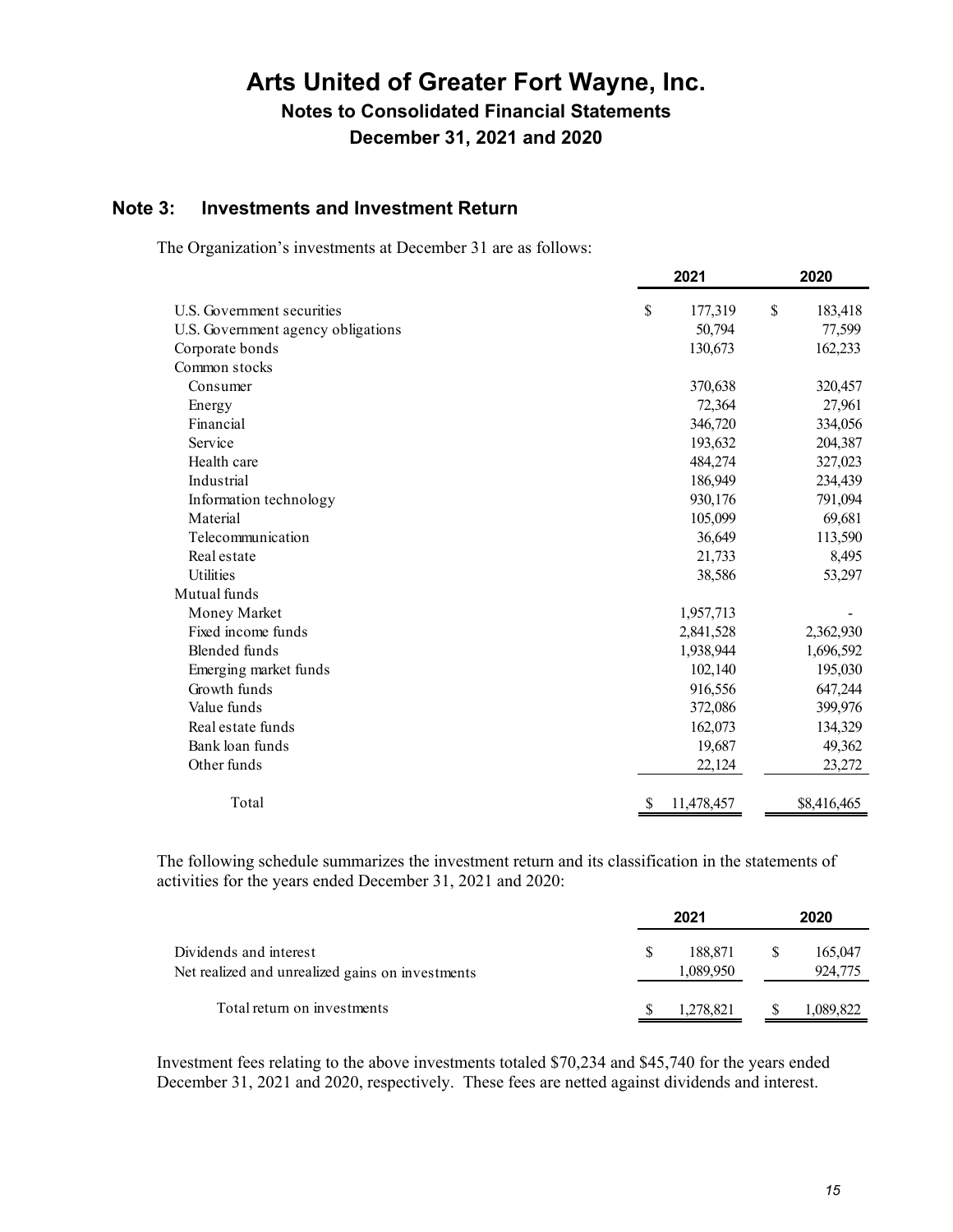## **Note 4: Property and Equipment**

The Organization's property and equipment at December 31 are as follows:

|                           |   | 2021        |   | 2020        |
|---------------------------|---|-------------|---|-------------|
| Building and improvements | S | 11,712,272  | S | 11,632,480  |
| Furniture and equipment   |   | 1,717,110   |   | 1,706,198   |
| Land improvements         |   | 763,867     |   | 763,867     |
| Construction in progress  |   | 177,189     |   | 120,553     |
|                           |   | 14,370,438  |   | 14,223,098  |
| Accumulated depreciation  |   | (9,796,630) |   | (9,415,439) |
|                           |   | 4,573,808   |   | 4,807,659   |
| Land                      |   | 1,148,370   |   | 1,148,370   |
|                           |   | 5,722,178   |   | 5,956,029   |

## **Note 5: Beneficial Interest in Perpetual Trusts**

The Organization is the beneficiary under three perpetual trusts administered by an outside party. Under the terms of the trust, the Organization has the irrevocable right to receive income earned on the trust assets in perpetuity, but never receives the assets held in trust. The estimated value of the expected future cash flows is \$919,617 and \$880,725, which represents the fair market value of the trust assets at December 31, 2021 and 2020, respectively.

### **Note 6: Leases**

The Organization leases office and arts facilities and equipment to other not-for-profit member organizations under various agreements, which are renewed annually. Rental income from the lease agreements for the years ended December 31, 2021 and 2020, was \$316,098 and \$335,823, respectively, which includes technical production, concession and parking fees. The gross amounts of property and equipment and related accumulated depreciation for leasing under operating leases are as follows:

|                            | 2021        | 2020        |
|----------------------------|-------------|-------------|
| Buildings and improvements | 11,712,272  | 11,632,480  |
| Furniture and equipment    | 1,717,110   | 1,706,198   |
|                            | 13,429,382  | 13,338,678  |
| Accumulated depreciation   | (9,796,630) | (9,415,439) |
|                            | 3,632,752   | 3,923,239   |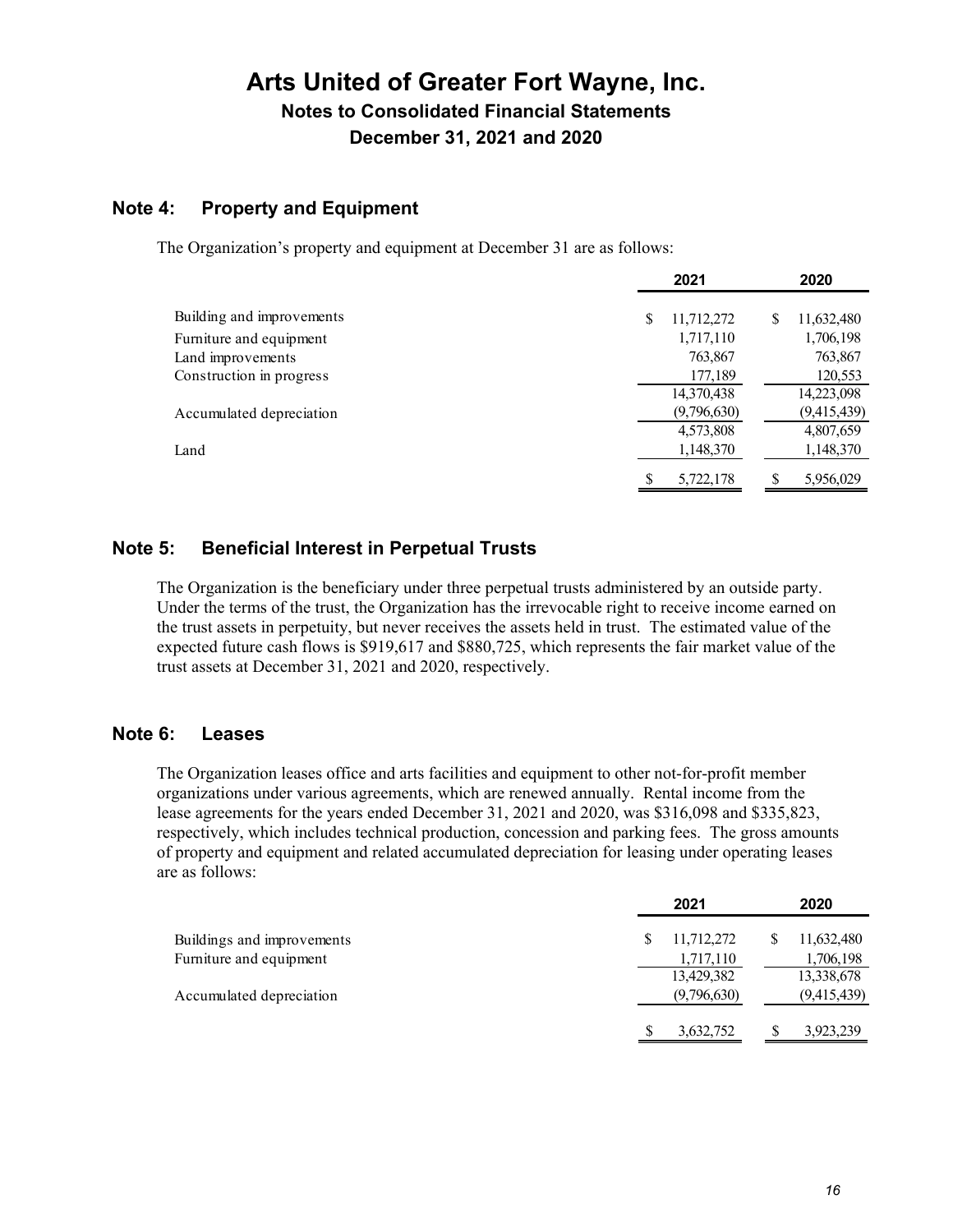Future minimum rental income payments under operating leases are:

| 2022<br>2023<br>2024         | \$ | 151,059<br>48,951<br>8,255 |
|------------------------------|----|----------------------------|
| Total minimum lease payments | S  | 208,265                    |

## **Note 7: Line of Credit**

The Organization has a \$1,500,000 revolving line of credit expiring in July 2022. At both December 31, 2021 and 2020, there was \$0, borrowed against this line. The line is secured by investments. Interest varies at LIBOR plus 1.5 percent.

## **Note 8: Net Assets With Donor Restrictions**

Net assets with donor restrictions at December 31, are restricted for the following purposes or periods:

|                                                                           |   | 2021       |   | 2020       |
|---------------------------------------------------------------------------|---|------------|---|------------|
| Campaigns receivable - time                                               | S | 3,614,471  | S | 3,675,831  |
| Campaigns funds, Soaring Vision                                           |   | 1,952,690  |   |            |
| Public Art program                                                        |   | 13,326     |   | 15,265     |
| Lincoln internship program                                                |   | 12,612     |   | 35,616     |
| Subject to specified purpose or time                                      |   | 5,593,099  |   | 3,726,712  |
| <b>Endowments</b>                                                         |   |            |   |            |
| Subject to appropriation and expenditure when a specified event occurs    |   | 5,432,487  |   | 4,695,740  |
| Investment in perpetuity, the income of which is expendable to fund       |   |            |   |            |
| facilities management activities and other activities of the Organization |   | 3,886,769  |   | 3,886,769  |
| Beneficial interest in perpetual trusts                                   |   | 919,617    |   | 880,725    |
| Total endowments                                                          |   | 10,238,873 |   | 9,463,234  |
| Total net assets with donor restrictions                                  |   | 15,831,972 |   | 13.189.946 |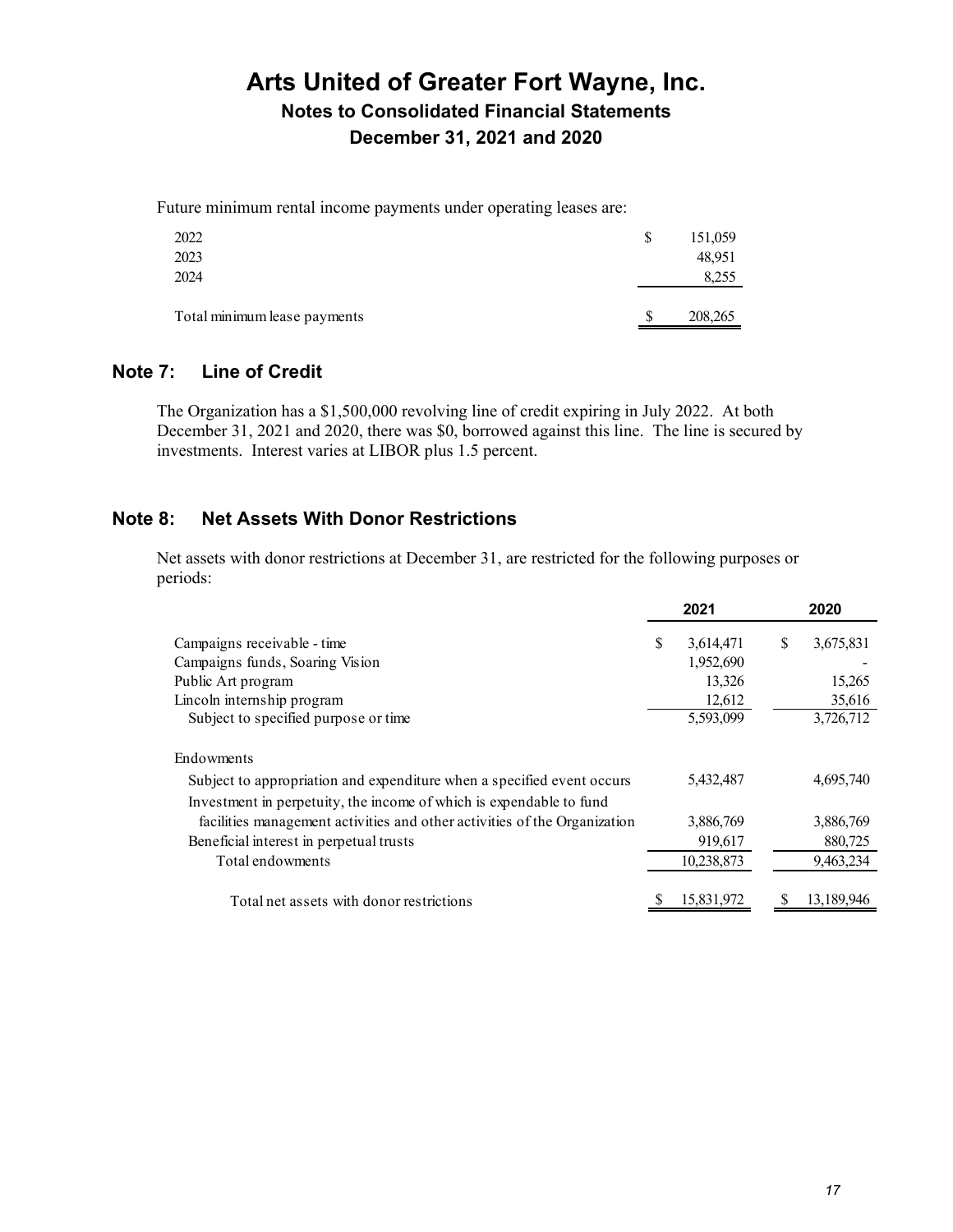Net assets were released from donor restrictions by incurring expenses satisfying the restricted purpose or by other events specified by donors:

|                                     | 2021          |  | 2020      |  |
|-------------------------------------|---------------|--|-----------|--|
| Campaign activity                   | \$<br>545,436 |  | 277,291   |  |
| Soaring Vision Pledge to Resilience |               |  | 90,000    |  |
| Endowment distribution              | 563,182       |  | 1,044,471 |  |
| Other programs                      | 23,004        |  | 291,958   |  |
|                                     | 1,131,622     |  | 1,703,720 |  |

### **Note 9: Endowment**

The Organization's endowment consists of two individual funds established for a variety of purposes. The endowment includes only donor-restricted endowment funds. As required by accounting principles generally accepted in the United States of America (GAAP), net assets associated with endowment funds are classified and reported based on the existence or absence of donor-imposed restrictions.

The Organization's governing body is subject to the State of Indiana Prudent Management of Institutional Funds Act (SPMIFA) and, thus, classifies amounts in its donor-restricted endowment funds as net assets with donor restrictions because those net assets are time restricted until the governing body appropriates such amounts for expenditures. Most of those net assets also are subject to purpose restrictions that must be met before reclassifying those net asset with restrictions to net asset without donor restrictions. The governing body of the Organization has interpreted SPMIFA as not requiring the maintenance of purchasing power of the original gift amount contributed to an endowment fund, unless a donor stipulates the contrary. As a result of this interpretation, when reviewing its donor-restricted endowment funds, the Foundation considers a fund to be underwater if the fair value of the fund is less than the sum of (a) the original value of initial and subsequent gift amounts donated to the fund and (b) any accumulations to the fund that are required to be maintained in perpetuity in accordance with the direction of the applicable donor gift instrument. The Organization has interpreted SPMFIFA to permit not spending from underwater funds in accordance with the prudent measures required under the law. Additionally, in accordance with SPMFIA, the Foundation considers the following factors in making a determination to appropriate or accumulate donor-restricted endowment funds:

- 1. Duration and preservation of the fund
- 2. Purposes of the Organization and the fund
- 3. General economic conditions
- 4. Possible effect of inflation and deflation
- 5. Expected total return from investment income and appreciation or depreciation of investments
- 6. Other resources of the Organization
- 7. Investment policies of the Organization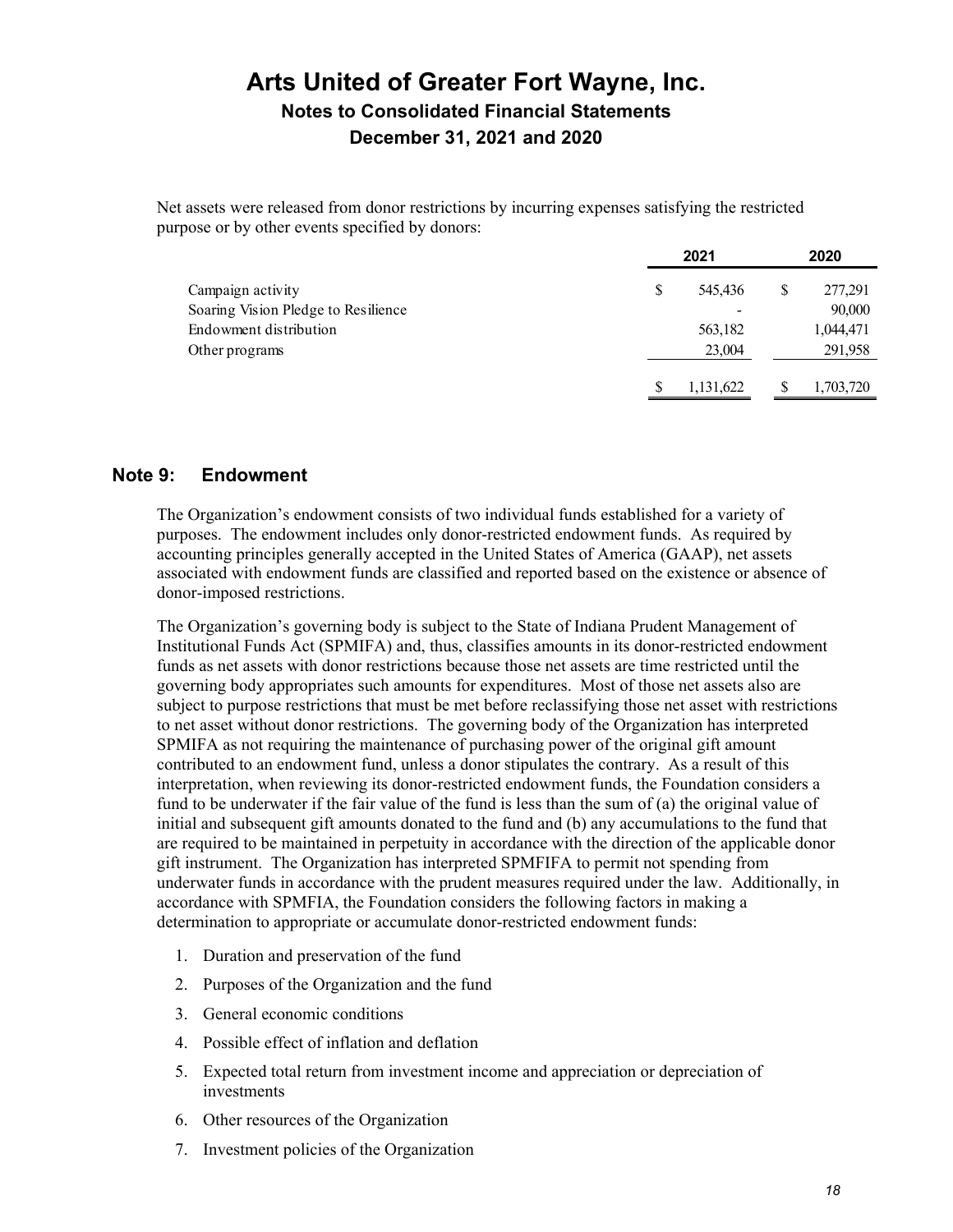Changes in endowment net assets for the year ended December 31, 2021, were:

|                                        |   | <b>Without Donor</b><br><b>Restrictions</b> |    | <b>With Donor</b><br><b>Restrictions</b> |   | Total      |
|----------------------------------------|---|---------------------------------------------|----|------------------------------------------|---|------------|
| Endowment net assets, beginning        |   |                                             |    |                                          |   |            |
| of period                              | S |                                             | \$ | 9,463,234                                | S | 9,463,234  |
| Endowment earnings                     |   |                                             |    | 1,338,821                                |   | 1,338,821  |
| Contributions                          |   |                                             |    |                                          |   |            |
| Endowment payout                       |   |                                             |    | (563, 182)                               |   | (563,182)  |
| Endowment net assets, end of<br>period |   |                                             |    | 10,238,873                               |   | 10,238,873 |

Amounts of donor-restricted endowment funds classified as net assets with donor restrictions consisted of:

| Portion of perpetual endowment funds required to be                                                     |           |
|---------------------------------------------------------------------------------------------------------|-----------|
| retained permanently by explicit donor stipulation or                                                   |           |
| Indiana UPMIFA                                                                                          | 4,806,385 |
| Portion of perpetual endowment funds subject to a time<br>restriction under Indiana UPMIFA with purpose |           |
| restrictions                                                                                            | 5.432,488 |

Changes in endowment net assets for the year ended December 31, 2020, were:

|                                              | <b>Without Donor</b><br><b>Restrictions</b> | <b>With Donor</b><br><b>Restrictions</b> |             |   | Total       |
|----------------------------------------------|---------------------------------------------|------------------------------------------|-------------|---|-------------|
| Endowment net assets, beginning<br>of period | \$                                          | \$                                       | 9,460,284   | S | 9,460,284   |
| Endowment earnings                           |                                             |                                          | 1,047,421   |   | 1,047,421   |
| Contributions<br>Endowment payout            |                                             |                                          | (1.044.471) |   | (1.044.471) |
|                                              |                                             |                                          |             |   |             |
| Endowment net assets, end of<br>period       |                                             |                                          | 9463234     |   |             |

Amounts of donor-restricted endowment funds classified as net assets with donor restrictions consisted of:

| Portion of perpetual endowment funds required to be                                                     |           |
|---------------------------------------------------------------------------------------------------------|-----------|
| retained permanently by explicit donor stipulation or                                                   |           |
| Indiana UPMIFA                                                                                          | 4,767,494 |
| Portion of perpetual endowment funds subject to a time<br>restriction under Indiana UPMIFA with purpose |           |
| restrictions                                                                                            | 4,750,171 |

From time to time, the fair value of assets associated with individual donor-restricted endowment funds may fall below the level the Organization is required to retain as a fund of perpetual duration pursuant to donor stipulation or Indiana UPMIFA. In accordance with GAAP, deficiencies of this nature are reported in net assets without restrictions. There were no such deficiencies at December 31, 2021 and 2020.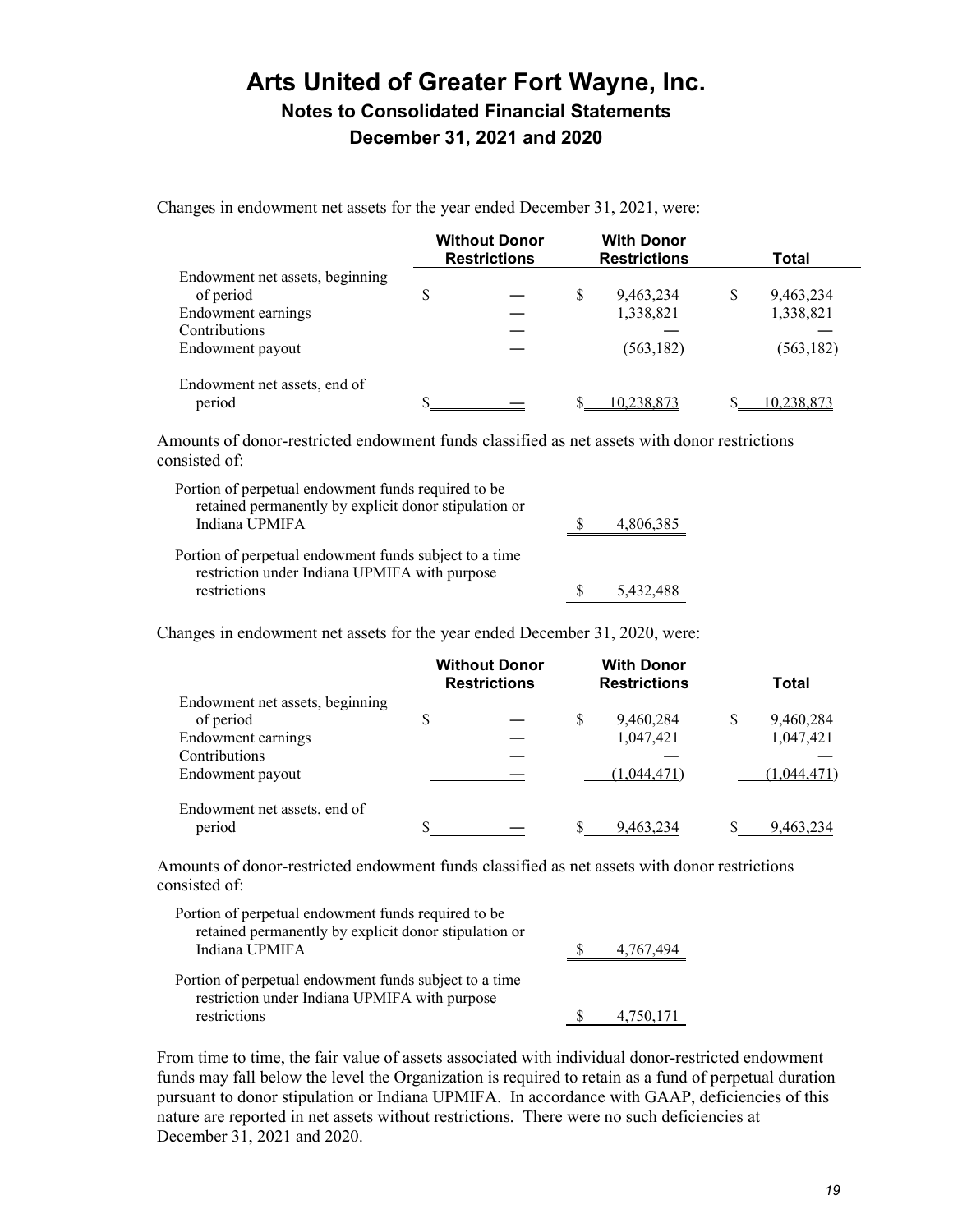The Organization has adopted investment and spending policies for endowment assets that attempt to provide a predictable stream of funding to programs and other items supported by its endowment while seeking to maintain the purchasing power of the endowment. Endowment assets include those assets of donor-restricted endowment funds the Organization must hold in perpetuity or for donor-specified periods. Under the Organization's policies, endowment assets are invested in a manner that is intended to produce results that exceed appropriate benchmarks while assuming a moderate level of investment risk. The Organization expects its endowment funds to provide an average rate of return of approximately 8 percent annually over time. Actual returns in any given year may vary from this amount.

To satisfy its long-term rate of return objectives, the Organization relies on a total return strategy in which investment returns are achieved through both current yield (investment income such as dividends and interest) and capital appreciation (both realized and unrealized). The Organization targets a diversified asset allocation that places a greater emphasis on equity-based investments to achieve its long-term return objectives within prudent risk constraints.

The Organization has a policy (the spending policy) of appropriating for expenditure each year up to 5 percent of its endowment fund's average fair value over the prior 12 quarters through the yearend preceding the year in which expenditure is planned. In establishing this policy, the Organization considered the long-term expected return on its endowment. Accordingly, over the long term, the Organization expects the current spending policy to allow its endowment to grow at an average of 3 percent annually. This is consistent with the Organization's objective to maintain the purchasing power of endowment assets held in perpetuity or for a specified term, as well as to provide additional real growth through new gifts and investment return.

## **Note 10: Liquidity**

Financial assets available for general expenditure, that is, without donor or other restrictions limiting their use, within one year of the statement of financial position date, comprise the following:

|                                                                |   | 2021        |   | 2020        |
|----------------------------------------------------------------|---|-------------|---|-------------|
| Cash                                                           | S | 2,135,068   | S | 2,094,890   |
| Accounts receivable                                            |   | 78,973      |   | 121,570     |
| Cash collections from contributions receivable within one year |   | 682,061     |   | 1,290,900   |
| Endowment draw                                                 |   | 520,100     |   | 523,138     |
| Investments                                                    |   | 11,478,457  |   | 8,416,465   |
|                                                                |   | 14,894,659  |   | 12,446,963  |
| Less, net assets restricted for endowment                      |   | (9,319,256) |   | (8,582,509) |
| Less, net assets restricted by donor for purpose               |   | (1,978,628) |   | (50, 881)   |
| Less, net assets board designated                              |   | (424,808)   |   | (424,808)   |
|                                                                |   | 3.171.967   |   | 3,388,765   |

The Organization regularly monitors liquidity required to meet its operating needs and other contractual commitments, while also striving to maximize the investment of its available funds.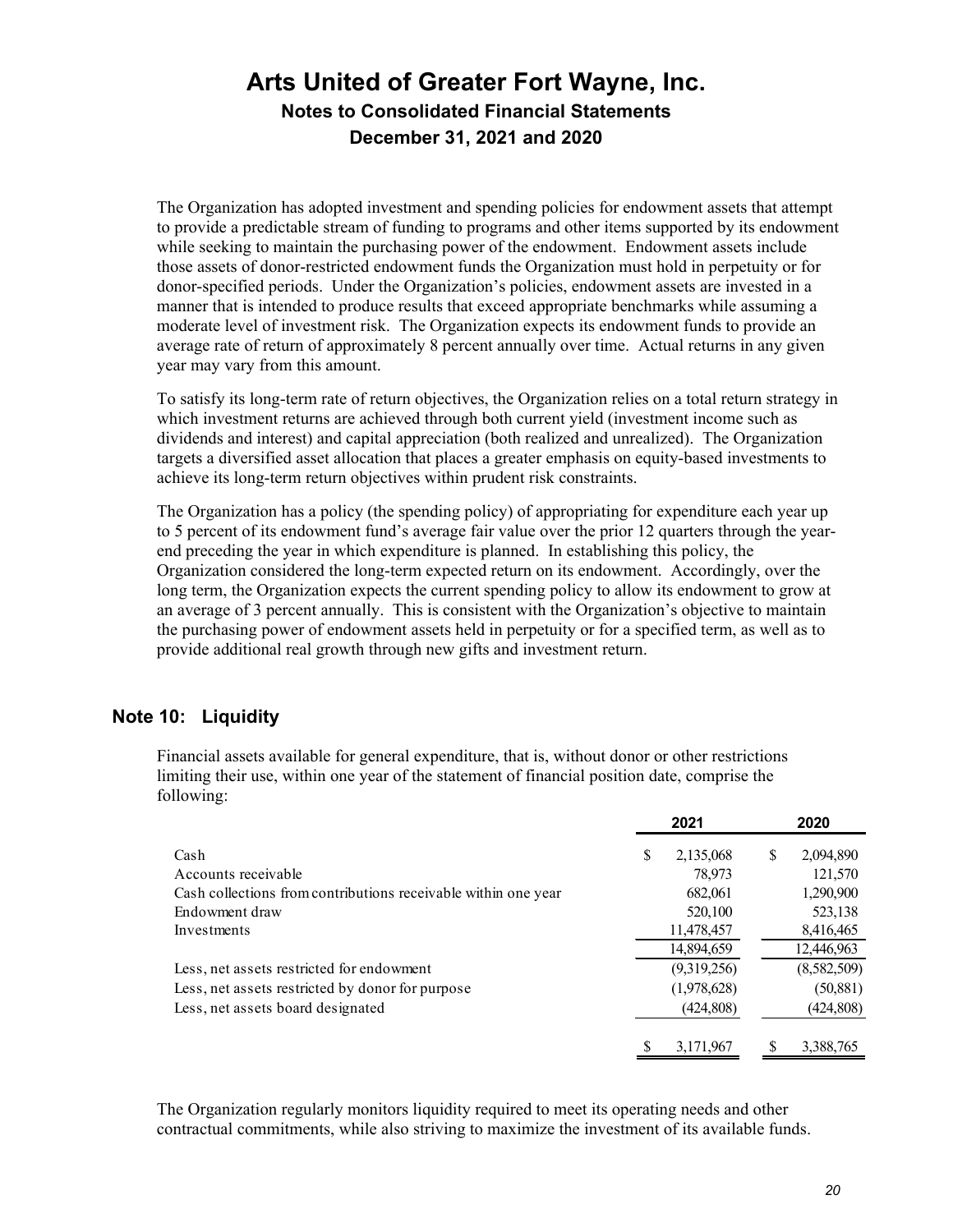For purposes of analyzing resources available to meet general expenditures over a 12-month period, the Organization considers all expenditures related to its ongoing mission-related activities, as well as the conduct of service undertaken to support those activities, to be general expenditures.

The Organization has various sources of liquidity at its disposal, including cash and cash equivalents and receivables, as well as a line of credit (Note 7).

### **Employee Benefits**

The Organization maintains a 403(b) tax-deferred annuity plan for the benefit of all full-time employees, which allows for both employee and employer contributions. The Organization contributes a matching contribution of 50 percent of employee contributions, up to 3 percent to 4 percent of eligible employee compensation, based on length of service. The Organization's contribution to the plan was \$20,322 and \$19,184 for the years ended December 31, 2021 and 2020, respectively.

## **Note 11: Concentration**

#### *Contributions*

Approximately 55 percent and 58 percent of all contributions receivable were from one donor and two donors at December 31, 2021 and 2020, respectively. The Organization received one and three contributions for the years ended December 31, 2021 and 2020, respectively, that comprised approximately 34 percent and 42 percent of total contribution income, respectively.

#### **Note 12: Related Party Transactions**

At December 31, 2021 and 2020, the Organization had cash and investments of approximately \$835,922 and \$729,261, respectively, at one financial institution and two financial institutions, respectively, where a Board member is either employed or has an ownership interest.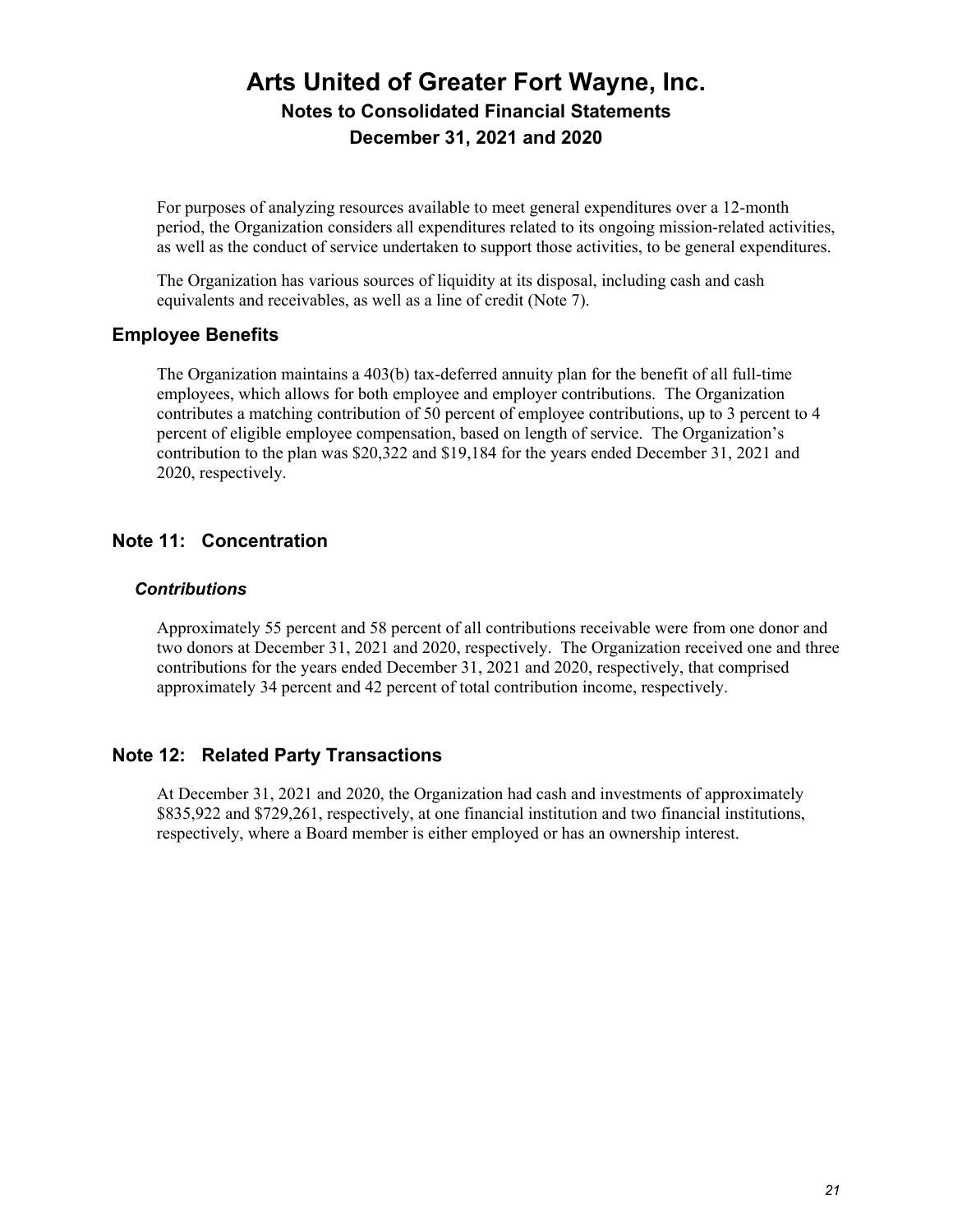## **Note 13: Disclosures About Fair Value of Assets and Liabilities**

ASC Topic 820, *Fair Value Measurements* defines fair value as the price that would be received to sell an asset or paid to transfer a liability in an orderly transaction between market participants at the measurement date. Topic 820 also specifies a fair value hierarchy, which requires an entity to maximize the use of observable inputs and minimize the use of unobservable inputs when measuring fair value. The standard describes three levels of inputs that may be used to measure fair value:

- Level 1 Quoted prices in active markets for identical assets or liabilities
- Level 2 Observable inputs other than Level 1 prices, such as quoted prices for similar assets or liabilities; quoted prices in markets that are not active; or other inputs that are observable or can be corroborated by observable market data for substantially the full term of the assets or liabilities
- **Level 3** Unobservable inputs that are supported by little or no market activity and that are significant to the fair value of the assets or liabilities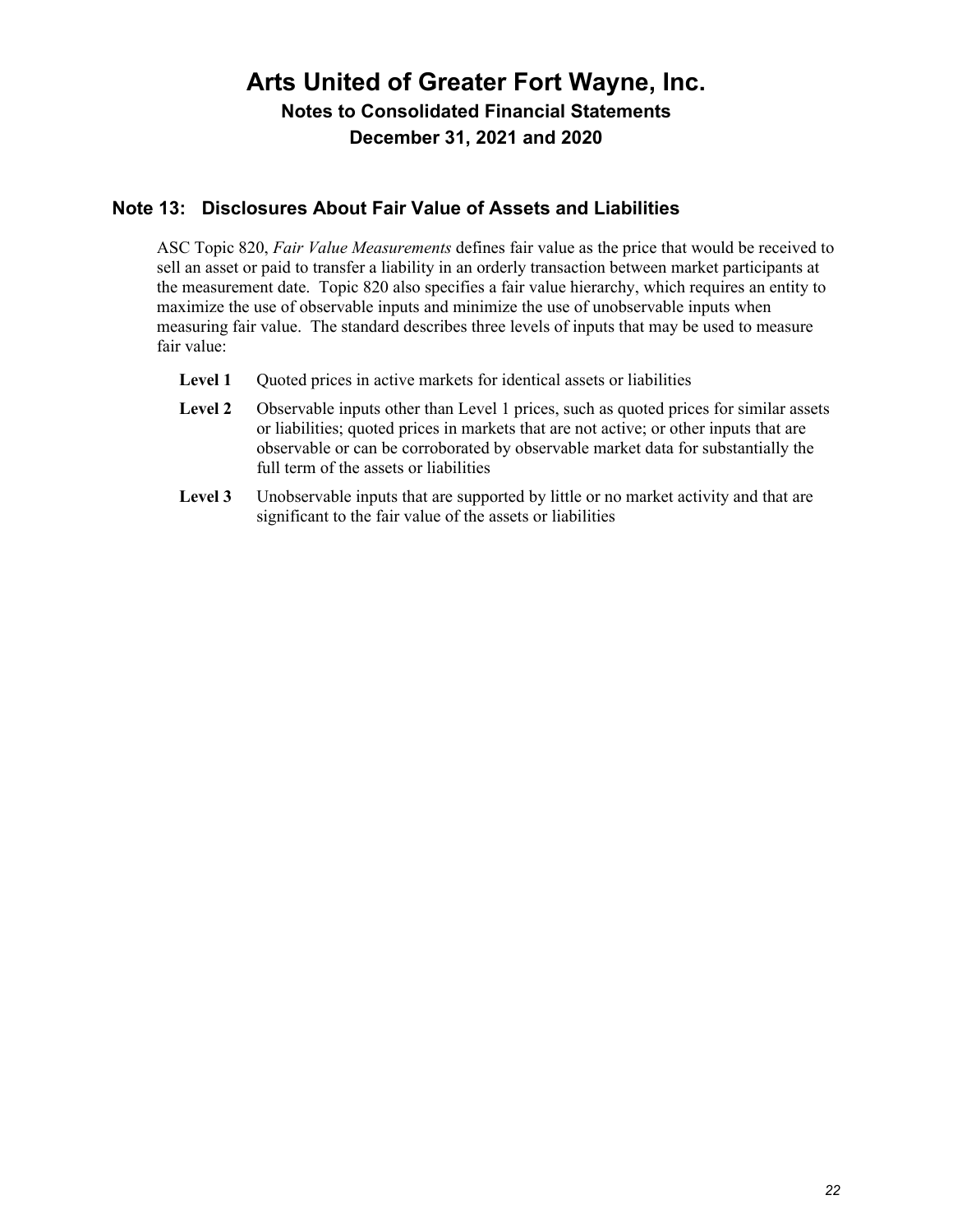The following tables present the fair value measurements of assets recognized in the accompanying statements of financial position measured at fair value on a recurring basis and the level within the fair value hierarchy in which the fair value measurements fall at December 31, 2021 and 2020:

|                            | 2021         |                   |    |                    |                                      |              |  |  |
|----------------------------|--------------|-------------------|----|--------------------|--------------------------------------|--------------|--|--|
|                            |              |                   |    |                    | <b>Fair Value Measurements Using</b> |              |  |  |
|                            |              |                   |    | Quoted             |                                      |              |  |  |
|                            |              |                   |    | <b>Prices in</b>   |                                      |              |  |  |
|                            |              |                   |    | <b>Active</b>      | Significant                          |              |  |  |
|                            |              |                   |    | <b>Markets for</b> | Other                                | Significant  |  |  |
|                            |              |                   |    | Identical          | Observable                           | Unobservable |  |  |
|                            |              |                   |    | <b>Assets</b>      | Inputs                               | Inputs       |  |  |
|                            |              | <b>Fair Value</b> |    | (Level 1)          | (Level 2)                            | (Level 3)    |  |  |
| Assets                     |              |                   |    |                    |                                      |              |  |  |
| Cash equivalents           |              |                   |    |                    |                                      |              |  |  |
| Money market funds         | $\mathbb{S}$ | 319,420           | \$ | 319,420            | $\mathbb{S}$                         | \$           |  |  |
| Investments                |              |                   |    |                    |                                      |              |  |  |
| U.S. Government securities |              | 177,319           |    | 177,319            |                                      |              |  |  |
| U.S. Government            |              |                   |    |                    |                                      |              |  |  |
| agency obligations         |              | 50,794            |    |                    | 50,794                               |              |  |  |
| Corporate bonds            |              | 130,673           |    |                    | 130,673                              |              |  |  |
| Common stocks              |              |                   |    |                    |                                      |              |  |  |
| Consumer                   |              | 370,638           |    | 370,638            |                                      |              |  |  |
| Energy                     |              | 72,364            |    | 72,364             |                                      |              |  |  |
| Financial                  |              | 346,720           |    | 346,720            |                                      |              |  |  |
| Service                    |              | 193,632           |    | 193,632            |                                      |              |  |  |
| Health care                |              | 484,274           |    | 484,274            |                                      |              |  |  |
| Industrial                 |              | 186,949           |    | 186,949            |                                      |              |  |  |
| Information technology     |              | 930,176           |    | 930,176            |                                      |              |  |  |
| Material                   |              | 105,099           |    | 105,099            |                                      |              |  |  |
| Telecommunication          |              | 36,649            |    | 36,649             |                                      |              |  |  |
| Real estate                |              | 21,733            |    | 21,733             |                                      |              |  |  |
| <b>Utilities</b>           |              | 38,586            |    | 38,586             |                                      |              |  |  |
| Mutual funds               |              |                   |    |                    |                                      |              |  |  |
| Money market               |              | 1,957,713         |    | 1,957,713          |                                      |              |  |  |
| Fixed income funds         |              | 2,841,528         |    | 2,841,528          |                                      |              |  |  |
| <b>Blended</b> funds       |              | 1,938,944         |    | 1,938,944          |                                      |              |  |  |
| Emerging market funds      |              | 102,140           |    | 102,140            |                                      |              |  |  |
| Growth funds               |              | 916,556           |    | 916,556            |                                      |              |  |  |
| Value funds                |              | 372,086           |    | 372,086            |                                      |              |  |  |
| Real estate funds          |              | 162,073           |    | 162,073            |                                      |              |  |  |
| Bank loan funds            |              | 19,687            |    | 19,687             |                                      |              |  |  |
| Other funds                |              | 22,124            |    | 22,124             |                                      |              |  |  |
| Beneficial interest in     |              |                   |    |                    |                                      |              |  |  |
| perpetual trusts           |              | 919,617           |    |                    | 919,617                              |              |  |  |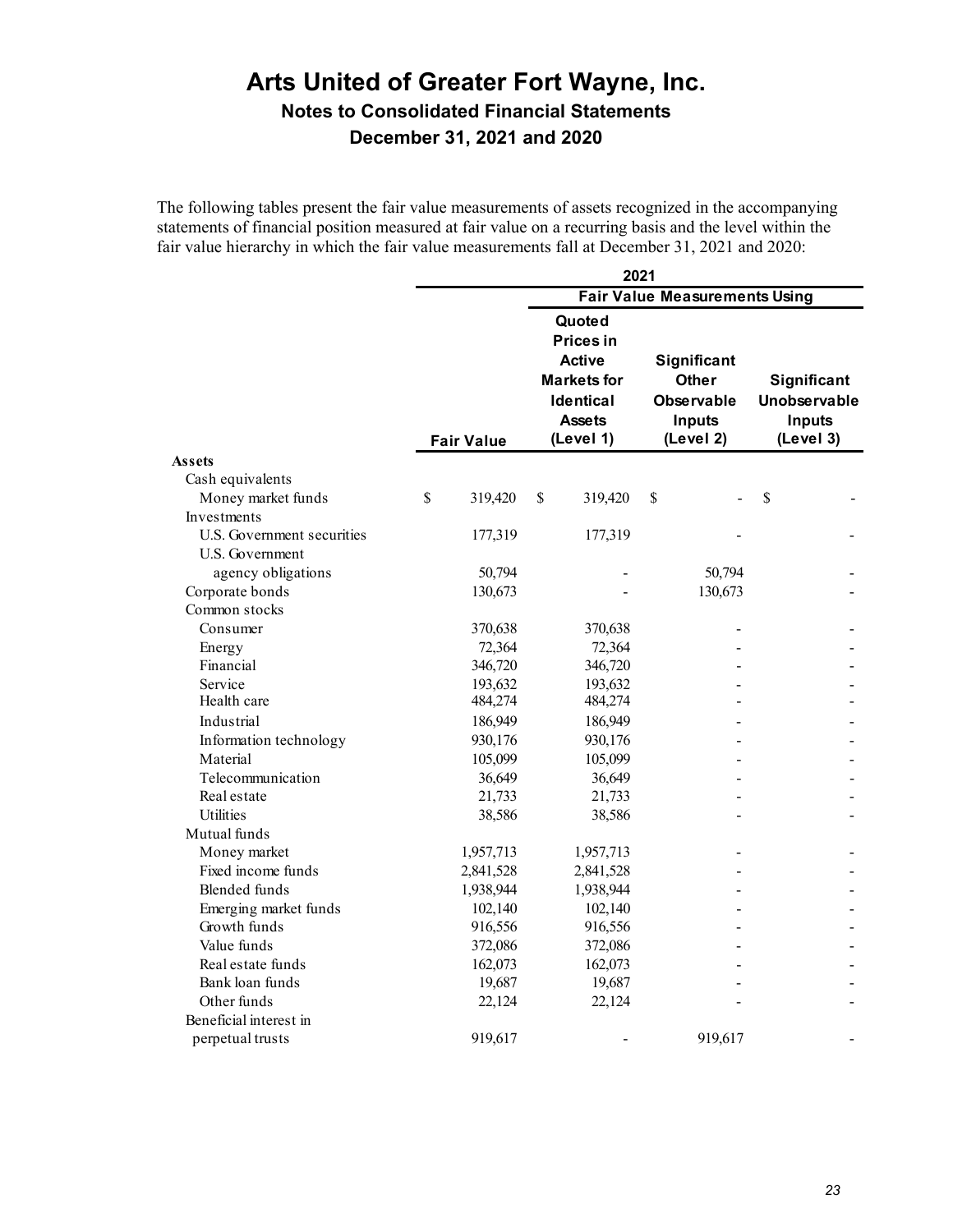## **Notes to Consolidated Financial Statements**

**December 31, 2021 and 2020**

|                            | 2020<br><b>Fair Value Measurements Using</b> |           |                                                                                                              |           |                                                                         |                                                           |
|----------------------------|----------------------------------------------|-----------|--------------------------------------------------------------------------------------------------------------|-----------|-------------------------------------------------------------------------|-----------------------------------------------------------|
|                            |                                              |           |                                                                                                              |           |                                                                         |                                                           |
|                            | <b>Fair Value</b>                            |           | Quoted<br><b>Prices in</b><br><b>Active</b><br><b>Markets for</b><br>Identical<br><b>Assets</b><br>(Level 1) |           | Significant<br><b>Other</b><br><b>Observable</b><br>Inputs<br>(Level 2) | Significant<br>Unobservable<br><b>Inputs</b><br>(Level 3) |
| Assets                     |                                              |           |                                                                                                              |           |                                                                         |                                                           |
| Cash equivalents           |                                              |           |                                                                                                              |           |                                                                         |                                                           |
| Money market funds         | \$                                           | 186,825   | $\mathbb{S}$                                                                                                 | 186,825   | $\$$                                                                    | \$                                                        |
| Investments                |                                              |           |                                                                                                              |           |                                                                         |                                                           |
| U.S. Government securities |                                              | 183,418   |                                                                                                              | 183,418   |                                                                         |                                                           |
| U.S. Government            |                                              |           |                                                                                                              |           |                                                                         |                                                           |
| agency obligations         |                                              | 77,599    |                                                                                                              |           | 77,599                                                                  |                                                           |
| Corporate bonds            |                                              | 162,233   |                                                                                                              |           | 162,233                                                                 |                                                           |
| Common stocks              |                                              |           |                                                                                                              |           |                                                                         |                                                           |
| Consumer                   |                                              | 320,457   |                                                                                                              | 320,457   |                                                                         |                                                           |
| Energy                     |                                              | 27,961    |                                                                                                              | 27,961    |                                                                         |                                                           |
| Financial                  |                                              | 334,056   |                                                                                                              | 334,056   |                                                                         |                                                           |
| Service                    |                                              | 204,387   |                                                                                                              | 204,387   |                                                                         |                                                           |
| Health care                |                                              | 327,023   |                                                                                                              | 327,023   |                                                                         |                                                           |
| Industrial                 |                                              | 234,439   |                                                                                                              | 234,439   |                                                                         |                                                           |
| Information technology     |                                              | 791,094   |                                                                                                              | 791,094   |                                                                         |                                                           |
| Material                   |                                              | 69,681    |                                                                                                              | 69,681    |                                                                         |                                                           |
| Telecommunication          |                                              | 113,590   |                                                                                                              | 113,590   |                                                                         |                                                           |
| Real estate                |                                              | 8,495     |                                                                                                              | 8,495     |                                                                         |                                                           |
| <b>Utilities</b>           |                                              | 53,297    |                                                                                                              | 53,297    |                                                                         |                                                           |
| Mutual funds               |                                              |           |                                                                                                              |           |                                                                         |                                                           |
| Fixed income funds         |                                              | 2,362,930 |                                                                                                              | 2,362,930 |                                                                         |                                                           |
| <b>Blended</b> funds       |                                              | 1,696,592 |                                                                                                              | 1,696,592 |                                                                         |                                                           |
| Emerging market funds      |                                              | 195,030   |                                                                                                              | 195,030   |                                                                         |                                                           |
| Growth funds               |                                              | 647,244   |                                                                                                              | 647,244   |                                                                         |                                                           |
| Value funds                |                                              | 399,976   |                                                                                                              | 399,976   |                                                                         |                                                           |
| Real estate funds          |                                              | 134,329   |                                                                                                              | 134,329   |                                                                         |                                                           |
| Bank loan funds            |                                              | 49,362    |                                                                                                              | 49,362    |                                                                         |                                                           |
| Other funds                |                                              | 23,272    |                                                                                                              | 23,272    |                                                                         |                                                           |
| Beneficial interest in     |                                              |           |                                                                                                              |           |                                                                         |                                                           |
| perpetual trusts           |                                              | 880,725   |                                                                                                              |           | 880,725                                                                 |                                                           |

Following is a description of the inputs and valuation methodologies used for assets measured at fair value on a recurring basis and recognized in the accompanying statements of financial position, as well as the general classification of such assets pursuant to the valuation hierarchy. There were no liabilities measured at fair value on a recurring basis and no assets or liabilities measured at fair value on a nonrecurring basis. There have been no significant changes in the valuation techniques during the year ended December 31, 2021.